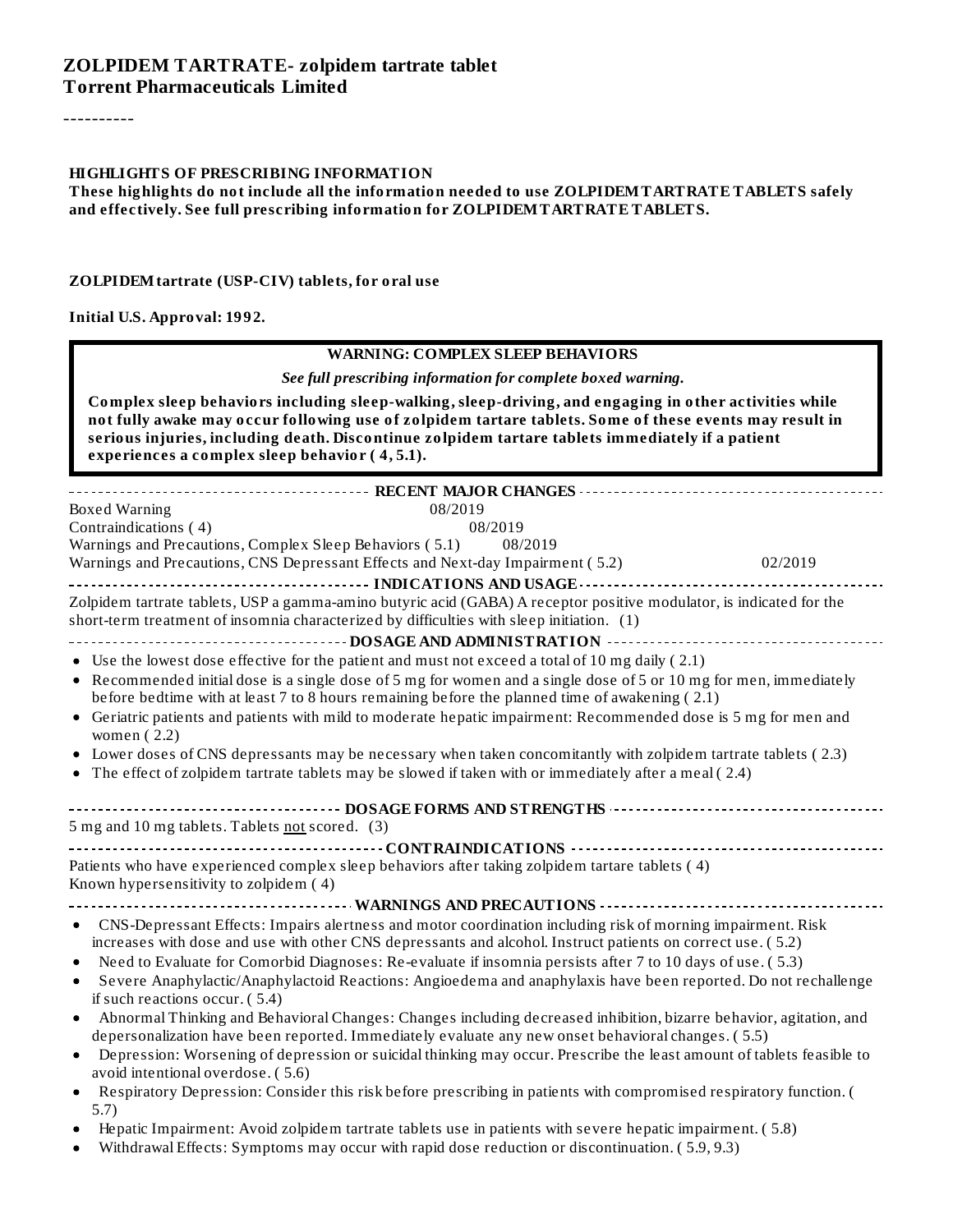**ADVERSE REACTIONS** Most commonly observed adverse reactions were: Short-term (<10 nights): Drowsiness, dizziness, and diarrheaShort-term (<10 nights): Drowsiness, dizziness, and diarrhea Long-term (28 to 35 nights): Dizziness and drugged feelings ( ) Long-term (28 to 35 nights): Dizziness and drugged feelings ( 6.1) **To report SUSPECTED ADVERSE REACTIONS, contact Torrent Pharma, Inc. at 1-800-912-9561 or FDA at 1- 800-FDA-1088 or http://www.fda.gov/medwatch DRUG INTERACTIONS** CNS depressants, including alcohol: Possible adverse additive CNS- depressant effects ( 5.2, 7.1) Imipramine: Decreased alertness observed ( 7.1) Chlorpromazine: Impaired alertness and psychomotor performance observed ( 7.1) CYP3A4 inducers (rifampin or St. John's wort): Combination use may decrease effect ( 7.2)

- Ketoconazole: Combination use may increase effect ( 7.2)
- **USE IN SPECIFIC POPULATIONS**
- Pregnancy: May cause respiratory depression and sedation in neonates with exposure late in the third trimester. ( 8.1)
- Lactation: A lactating woman may pump and discard breast milk during treatment and for 23 hours after zolpidem tartrate tablets administration. ( 8.2)
- Pediatric use: Safety and effectiveness not established. Hallucinations (incidence rate 7%) and other psychiatric and/or  $\bullet$ nervous system adverse reactions were observed frequently in a study of pediatric patients with Attention-Deficit/Hyperactivity Disorder. ( 5.5, 8.4)

#### **See 17 for PATIENT COUNSELING INFORMATION and Medication Guide.**

**Revised: 9/2019**

| <b>FULL PRESCRIBING INFORMATION: CONTENTS*</b>            |
|-----------------------------------------------------------|
| <b>WARNING: COMPLEX SLEEP BEHAVIORS</b>                   |
| <b>1 INDICATIONS AND USAGE</b>                            |
| <b>2 DOSAGE AND ADMINISTRATION</b>                        |
|                                                           |
| 2.1 Dosage in Adults                                      |
| 2.2 Special Populations                                   |
| 2.3 Use with CNS Depressants                              |
| 2.4 Administration                                        |
| <b>3 DOSAGE FORMS AND STRENGTHS</b>                       |
| <b>4 CONTRAINDICATIONS</b>                                |
| <b>5 WARNINGS AND PRECAUTIONS</b>                         |
| 5.1 Complex Sleep Behaviors                               |
| 5.2 CNS-Depressant Effects and Next-Day Impairment        |
| 5.3 Need to Evaluate for Comorbid Diagnoses               |
| 5.4 Severe Anaphylactic and Anaphylactoid Reactions       |
| 5.5 Abnormal Thinking and Behavioral Changes              |
| 5.6 Use in Patients with Depression                       |
| 5.7 Respiratory Depression                                |
| 5.8 Precipitation of Hepatic Encephalopathy               |
| 5.9 Withdrawal Effects                                    |
| <b>6 ADVERSE REACTIONS</b>                                |
| 6.1 Clinical Trials Experience                            |
| 6.2 Postmarketing Experience                              |
| <b>7 DRUG INTERACTIONS</b>                                |
| 7.1 CNS-Active Drugs                                      |
| 7.2 Drugs that Affect Drug Metabolism via Cytochrome P450 |
| <b>8 USE IN SPECIFIC POPULATIONS</b>                      |
|                                                           |
| 8.1 Pregnancy                                             |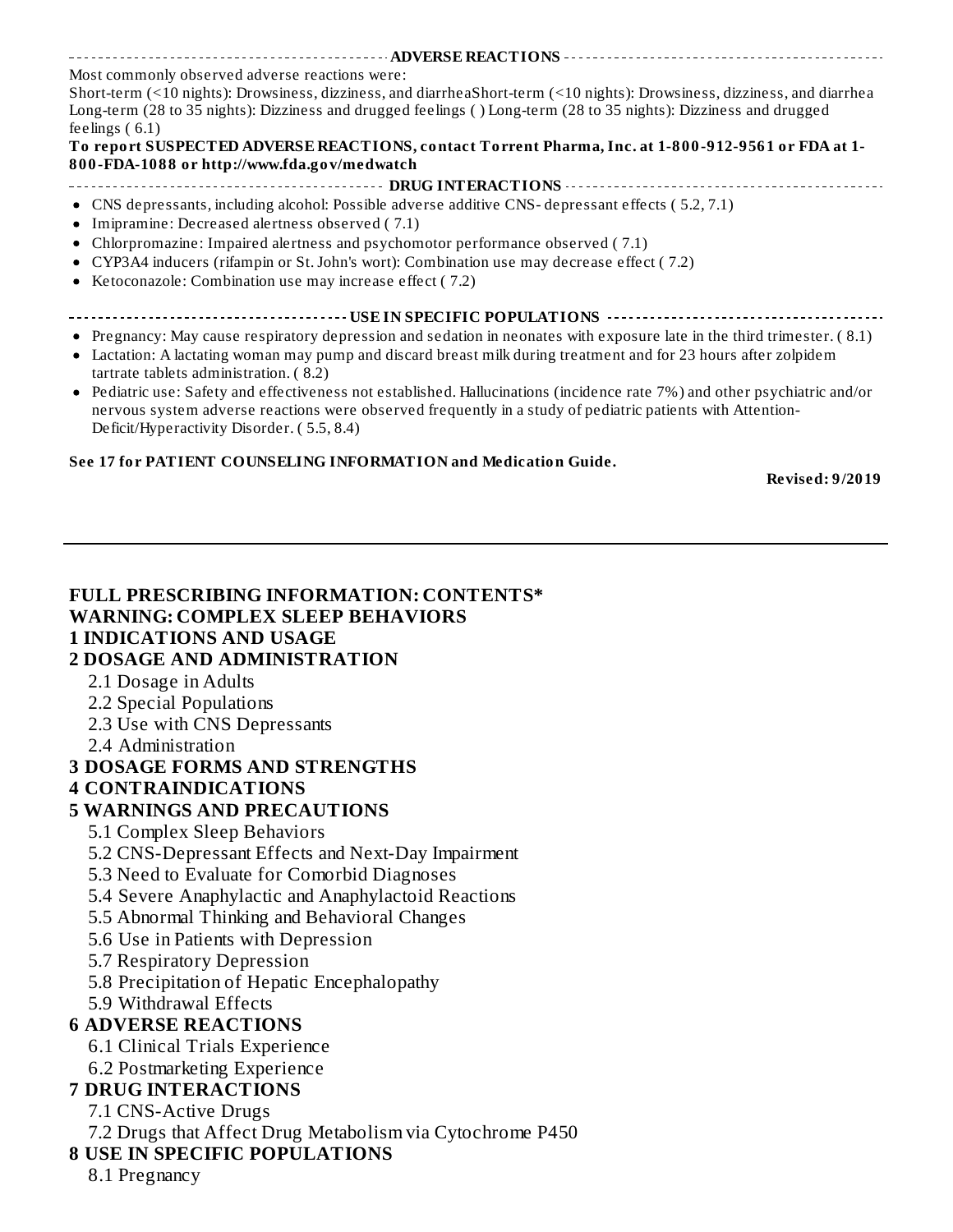- 8.2 Lactation
- 8.4 Pediatric Use
- 8.5 Geriatric Use
- 8.6 Gender Difference in Pharmacokinetics
- 8.7 Hepatic Impairment

## **9 DRUG ABUSE AND DEPENDENCE**

- 9.1 Controlled Substance
- 9.2 Abuse
- 9.3 Dependence

## **10 OVERDOSAGE**

10.1 Signs and Symptoms

10.2 Recommended Treatment

### **11 DESCRIPTION**

## **12 CLINICAL PHARMACOLOGY**

12.1 Mechanism of Action

12.2 Pharmacodynanamics

12.3 Pharmacokinetics

## **13 NONCLINICAL TOXICOLOGY**

13.1 Carcinogenesis, Mutagenesis, Impairment of Fertility

## **14 CLINICAL STUDIES**

14.1 Transient Insomnia

14.2 Chronic Insomnia

14.3 Studies Pertinent to Safety Concerns for Sedative/Hypnotic Drugs

### **16 HOW SUPPLIED/STORAGE AND HANDLING**

### **17 PATIENT COUNSELING INFORMATION**

\* Sections or subsections omitted from the full prescribing information are not listed.

### **FULL PRESCRIBING INFORMATION**

## **WARNING: COMPLEX SLEEP BEHAVIORS**

**Complex sleep behaviors including sleep-walking, sleep-driving, and engaging in other activities while not fully awake may occur following us e of zolpidem tartare tablets. Some of thes e events may result in s erious injuries, including death. Dis continue zolpidem tartare tablets immediately if a patient experiences a complex sleep behavior** *[see Contraindications ( 4) and Warnings and Precautions ( 5.1)].*

### **1 INDICATIONS AND USAGE**

Zolpidem tartrate tablets, USP are indicated for the short-term treatment of insomnia characterized by difficulties with sleep initiation. Zolpidem tartrate tablets, USP have been shown to decrease sleep latency for up to 35 days in controlled clinical studies [ *see Clinical Studies (14)] .*

The clinical trials performed in support of efficacy were 4 to 5 weeks in duration with the final formal assessments of sleep latency performed at the end of treatment.

## **2 DOSAGE AND ADMINISTRATION**

### **2.1 Dosage in Adults**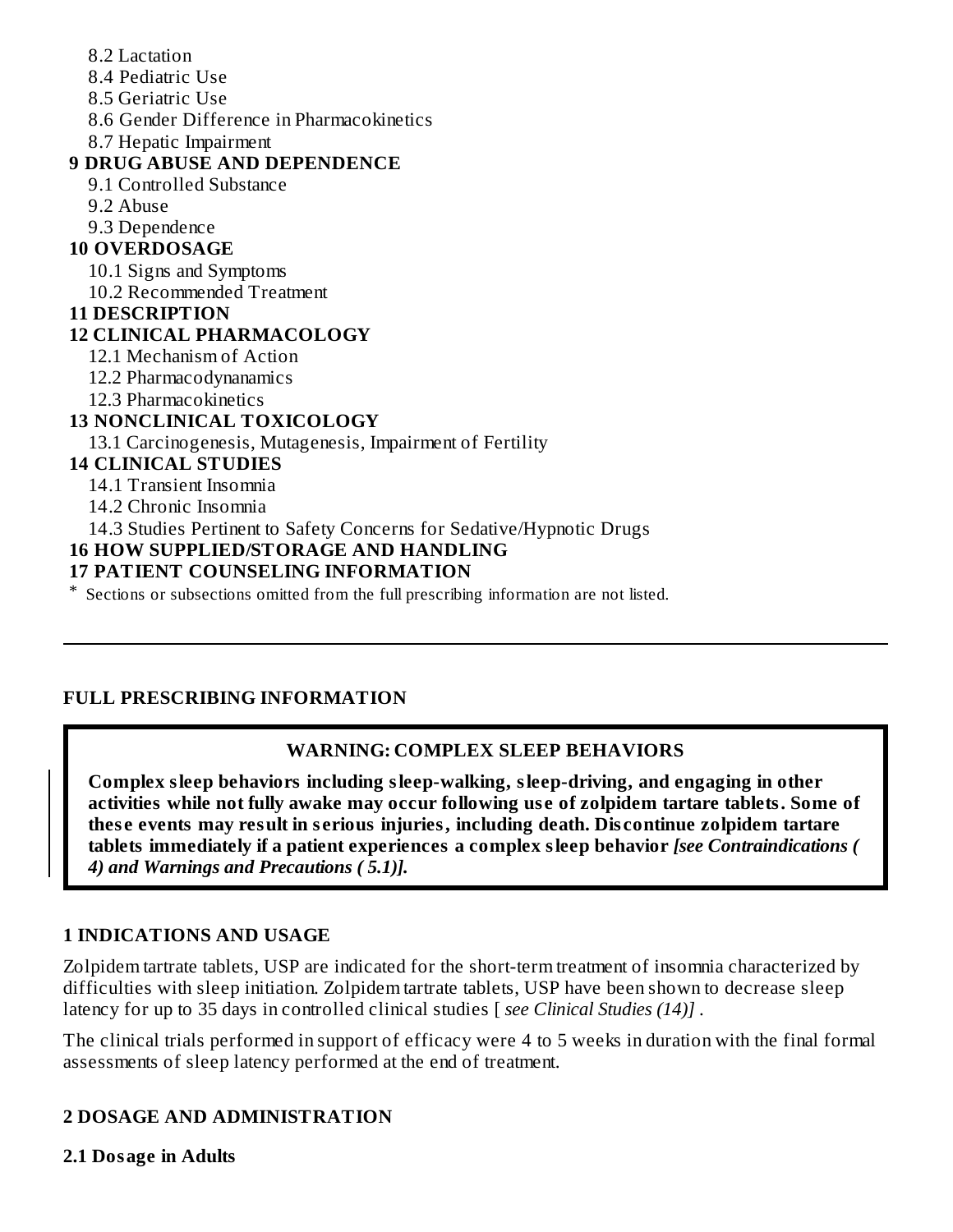Use the lowest effective dose for the patient. The recommended initial dose is 5 mg for women and either 5 or 10 mg for men, taken only once per night immediately before bedtime with at least 7 to 8 hours remaining before the planned time of awakening. If the 5 mg dose is not effective, the dose can be increased to 10 mg. In some patients, the higher morning blood levels following use of the 10 mg dose increase the risk of next-day impairment of driving and other activities that require full alertness *[see Warnings and Precautions ( 5.2)]* . The total dose of zolpidem tartrate tablets should not exceed 10 mg once daily immediately before bedtime. Zolpidem tartrate tablets should be taken as a single dose and should not be readministered during the same night.

The recommended initial doses for women and men are different because zolpidem clearance is lower in women.

## **2.2 Special Populations**

Elderly or debilitated patients may be especially sensitive to the effects of zolpidem tartrate. The recommended dose of zolpidem tartrate in these patient is 5 mg once daily immediately before bedtime *[see Warnings and Precautions ( 5.2), Use in Specific Populations ( 8.5)].*

Patients with mild to moderate hepatic impairment do not clear the drug as rapidly as normal subjects. The recommended dose of zolpidem tartrate tablets in these patients is 5 mg once daily immediately before bedtime. Avoid zolpidem tartrate tablets use in patients with severe hepatic impairment as it may contribute to encephalopathy *[see Warnings and Precautions ( 5.8), Use in Specific Populations ( 8.7), Clinical Pharmacology ( 12.3)].*

## **2.3 Us e with CNS Depressants**

Dosage adjustment may be necessary when zolpidem tartrate tablets are combined with other CNSdepressant drugs because of the potentially additive effects *[see Warnings and Precautions ( 5.2)]* .

### **2.4 Administration**

The effect of zolpidem tartrate tablets may be slowed by ingestion with or immediately after a meal.

## **3 DOSAGE FORMS AND STRENGTHS**

Zolpidem tartrate tablets are available in 5 mg and 10 mg strength tablets for oral administration. Tablets are not scored.

Zolpidem tartrate 5 mg tablets are red colored, capsule shaped tablets with the Torrent logo debossed on one side and '5 MG' debossed on the other side.

Zolpidem tartrate 10 mg tablets are peach-yellow colored, capsule shaped tablets with the Torrent logo debossed on one side and '10 MG' debossed on the other side.

## **4 CONTRAINDICATIONS**

Zolpidem tartrate tablets are contraindicated in patients Zolpidem tartrate tablets are contraindicated in patients

- who have experienced complex sleep behaviors after taking zolpidem tartrate tablets *[see Warnings and Precautions ( 5.1)].* who have experienced complex sleep behaviors after taking zolpidem tartrate tablets *[see Warnings and Precautions ( 5.1)].*
- with known hypersensitivity to zolpidem. Observed reactions include anaphylaxis and angioedema *[see Warnings and Precautions ( 5.4)].*

# **5 WARNINGS AND PRECAUTIONS**

## **5.1 Complex Sleep Behaviors**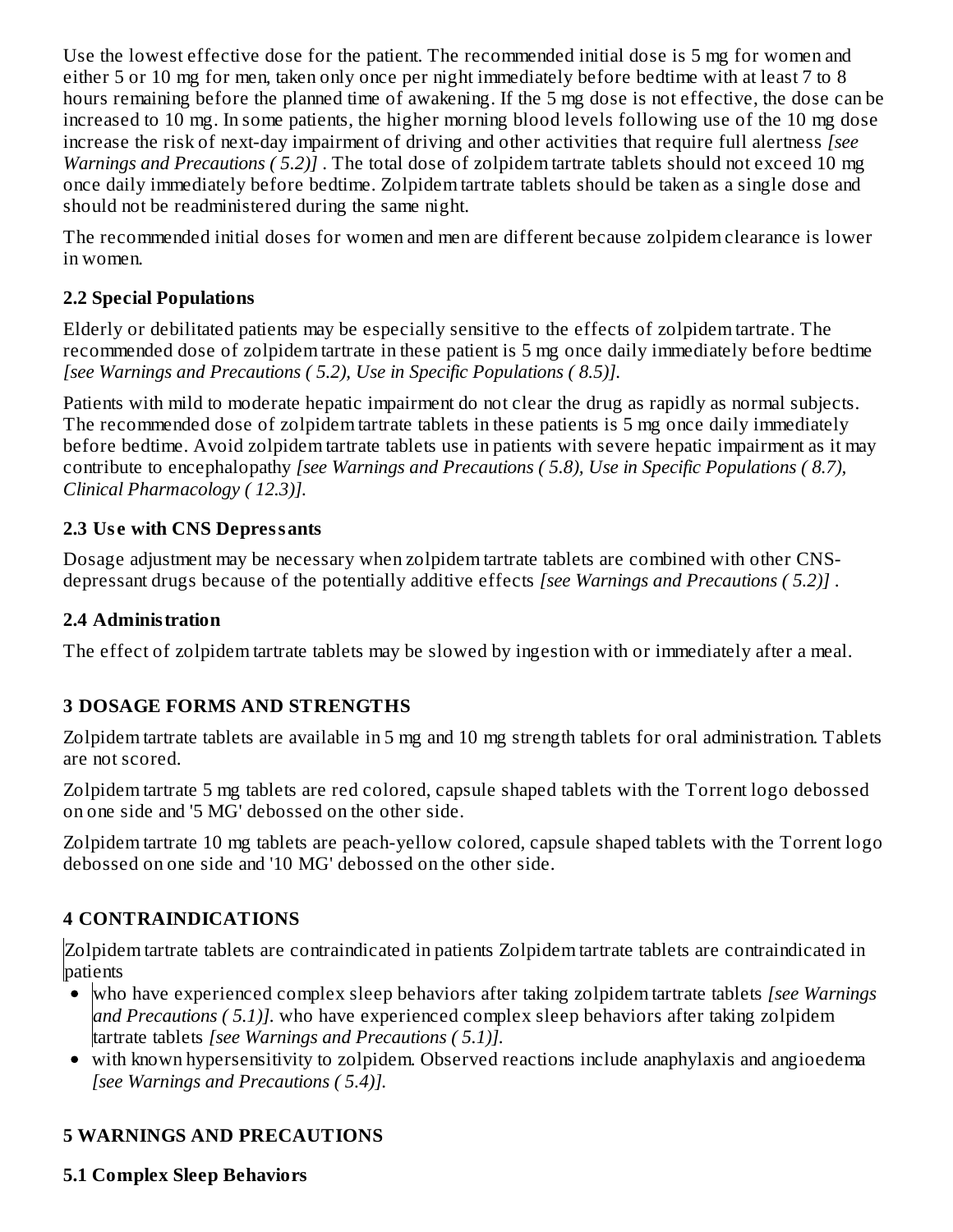Complex sleep behaviors, including sleep-walking, sleep-driving, and engaging in other activities while not fully awake, may occur following the first or any subsequent use of zolpidem tartrate tablets. Patients can be seriously injured or injure others during complex sleep behaviors . Such injuries may result in a fatal outcome. Other complex sleep behaviors (e.g., preparing and eating food, making phone calls, or having sex) have also been reported. Patients usually do not remember these events. Postmarketing reports have shown that complex sleep behaviors may occur with zolpidem tartrate tablets alone at recommended doses, with or without the concomitant use of alcohol or other Central Nervous System (CNS) depressants *[see Drug Interactions ( 7.1)]* . Discontinue zolpidem tartrate tablets immediately if a patient experiences a complex sleep behavior *[see Contraindications ( 4)]* .

## **5.2 CNS-Depressant Effects and Next-Day Impairment**

Zolpidem tartrate tablets, like other sedative-hypnotic drugs, has CNS-depressant effects. Coadministration with other CNS depressants (e.g., benzodiazepines, opioids, tricyclic antidepressants, alcohol) increases the risk of CNS depression . Dosage adjustments of zolpidem tartrate tablets and of other concomitant CNS depressants may be necessary when zolpidem tartrate tablets are administered with such agents because of the potentially additive effects. The use of zolpidem tartrate tablets with other sedative-hypnotics (including other zolpidem products) at bedtime or the middle of the night is not recommended Zolpidem tartrate tablets, like other sedative-hypnotic drugs, has CNS-depressant effects. Coadministration with other CNS depressants (e.g., benzodiazepines, opioids, tricyclic antidepressants, alcohol) increases the risk of CNS depression *[see Drug Interactions ( 7.1)]* . Dosage adjustments of zolpidem tartrate tablets and of other concomitant CNS depressants may be necessary when zolpidem tartrate tablets are administered with such agents because of the potentially additive effects. The use of zolpidem tartrate tablets with other sedative-hypnotics (including other zolpidem products) at bedtime or the middle of the night is not recommended *[see Dosage and Administration ( 2.3)].*

The risk of next-day psychomotor impairment, including impaired driving, is increased if zolpidem tartrate tablets are taken with less than a full night of sleep remaining (7 to 8 hours); if a higher than the recommended dose is taken; if coadministered with other CNS depressants or alcohol; or if coadministered with other drugs that increase the blood levels of zolpidem. Patients should be warned against driving and other activities requiring complete mental alertness if zolpidem tartrate tablets are taken in these circumstances The risk of next-day psychomotor impairment, including impaired driving, is increased if zolpidem tartrate tablets are taken with less than a full night of sleep remaining (7 to 8 hours); if a higher than the recommended dose is taken; if coadministered with other CNS depressants or alcohol; or if coadministered with other drugs that increase the blood levels of zolpidem. Patients should be warned against driving and other activities requiring complete mental alertness if zolpidem tartrate tablets are taken in these circumstances *[see Dosage and Administration ( 2), Clinical Studies ( 14.3)].*

Vehicle drivers and machine operators should be warned that, as with other hypnotics, there may be a possible risk of adverse reactions including drowsiness, prolonged reaction time, dizziness, sleepiness, blurred/double vision, reduced alertness, and impaired driving the morning after therapy. In order to minimize this risk a full night of sleep (7 to 8 hours) is recommended.Vehicle drivers and machine operators should be warned that, as with other hypnotics, there may be a possible risk of adverse reactions including drowsiness, prolonged reaction time, dizziness, sleepiness, blurred/double vision, reduced alertness, and impaired driving the morning after therapy. In order to minimize this risk a full night of sleep (7 to 8 hours) is recommended.

Because zolpidem can cause drowsiness and a decreased level of consciousness, patients, particularly the elderly, are at higher risk of falls.

## **5.3 Need to Evaluate for Comorbid Diagnos es**

Because sleep disturbances may be the presenting manifestation of a physical and/or psychiatric disorder, symptomatic treatment of insomnia should be initiated only after a careful evaluation of the patient. The failure of insomnia to remit after 7 to 10 days of treatment may indicate the presence of a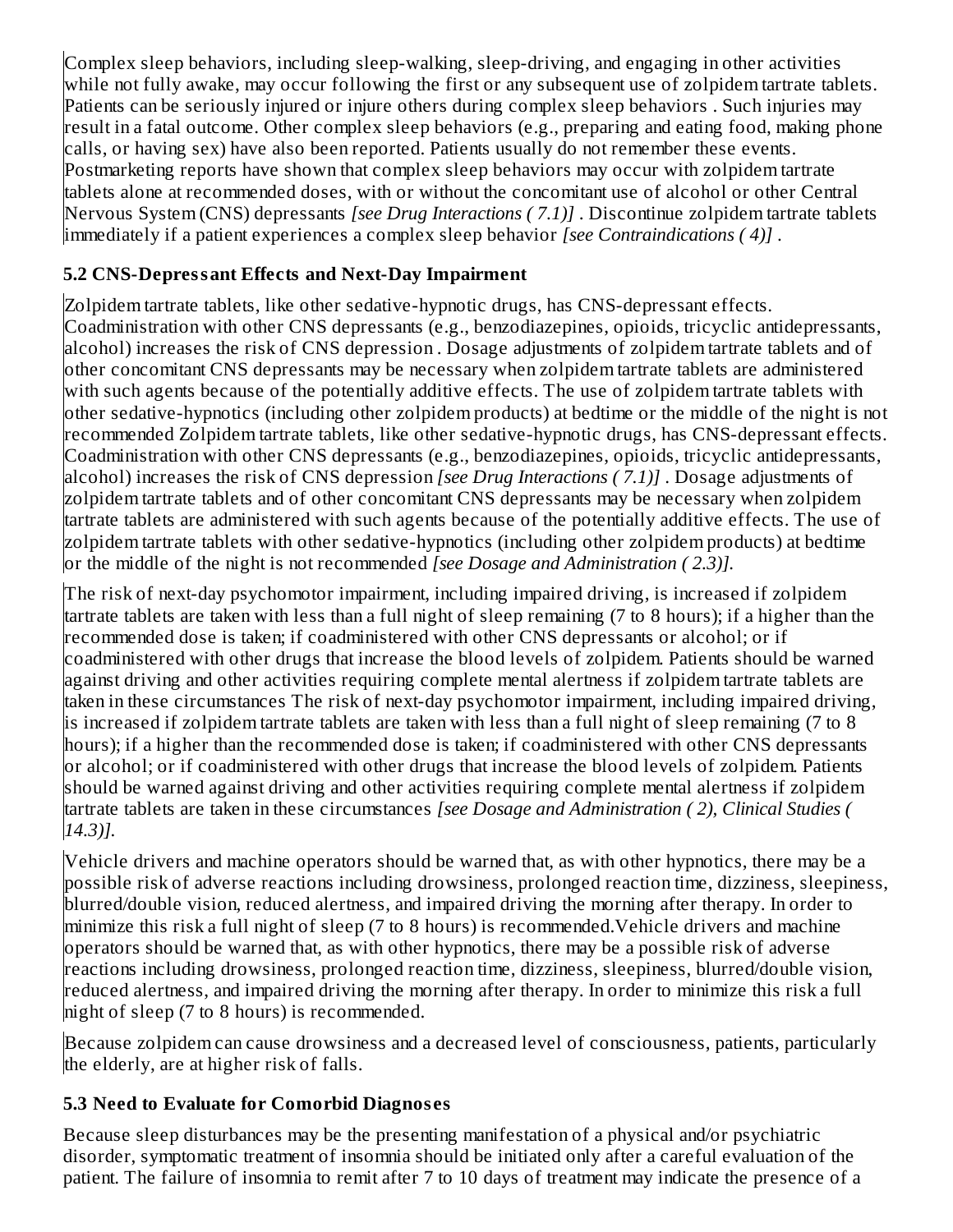primary psychiatric and/or medical illness that should be evaluated. Worsening of insomnia or the emergence of new thinking or behavior abnormalities may be the consequence of an unrecognized psychiatric or physical disorder. Such findings have emerged during the course of treatment with sedative/hypnotic drugs, including zolpidem.

## **5.4 Severe Anaphylactic and Anaphylactoid Reactions**

Cases of angioedema involving the tongue, glottis or larynx have been reported in patients after taking the first or subsequent doses of sedative-hypnotics, including zolpidem. Some patients have had additional symptoms such as dyspnea, throat closing or nausea and vomiting that suggest anaphylaxis. Some patients have required medical therapy in the emergency department. If angioedema involves the throat, glottis or larynx, airway obstruction may occur and be fatal. Patients who develop angioedema after treatment with zolpidem should not be rechallenged with the drug.

## **5.5 Abnormal Thinking and Behavioral Changes**

Abnormal thinking and behavior changes have been reported in patients treated with sedative/hypnotics, including zolpidem. Some of these changes included decreased inhibition (e.g., aggressiveness and extroversion that seemed out of character), bizarre behavior, agitation and depersonalization. Visual and auditory hallucinations have been reported.

In controlled trials of zolpidem 10 mg taken at bedtime <1% of adults with insomnia reported hallucinations. In a clinical trial, 7% of pediatric patients treated with zolpidem 0.25 mg/kg taken at bedtime reported hallucinations versus 0% treated with placebo *[see Use in Specific Populations ( 8.4)]* .

It can rarely be determined with certainty whether a particular instance of the abnormal behaviors listed above is drug induced, spontaneous in origin, or a result of an underlying psychiatric or physical disorder. Nonetheless, the emergence of any new behavioral sign or symptom of concern requires careful and immediate evaluation.

### **5.6 Us e in Patients with Depression**

In primarily depressed patients treated with sedative-hypnotics, worsening of depression, and suicidal thoughts and actions (including completed suicides), have been reported. Suicidal tendencies may be present in such patients and protective measures may be required. Intentional overdosage is more common in this group of patients; therefore, the lowest number of tablets that is feasible should be prescribed for the patient at any one time.

## **5.7 Respiratory Depression**

Although studies with 10 mg zolpidem tartrate did not reveal respiratory depressant effects at hypnotic doses in healthy subjects or in patients with mild to moderate chronic obstructive pulmonary disease (COPD), a reduction in the Total Arousal Index, together with a reduction in lowest oxygen saturation and increase in the times of oxygen desaturation below 80% and 90%, was observed in patients with mild to moderate sleep apnea when treated with zolpidem compared to placebo. Since sedativehypnotics have the capacity to depress respiratory drive, precautions should be taken if zolpidem is prescribed to patients with compromised respiratory function. Post marketing reports of respiratory insufficiency in patients receiving 10 mg of zolpidem tartrate, most of whom had pre-existing respiratory impairment, have been reported. The risk of respiratory depression should be considered prior to prescribing zolpidem in patients with respiratory impairment including sleep apnea and myasthenia gravis.

## **5.8 Precipitation of Hepatic Encephalopathy**

Drugs affecting GABA receptors, such as zolpidem tartrate, have been associated with precipitation of hepatic encephalopathy in patients with hepatic insufficiency. In addition, patients with hepatic insufficiency do not clear zolpidem tartrate as rapidly as patients with normal hepatic function. Avoid zolpidem tartrate tablets use in patients with severe hepatic impairment as it may contribute to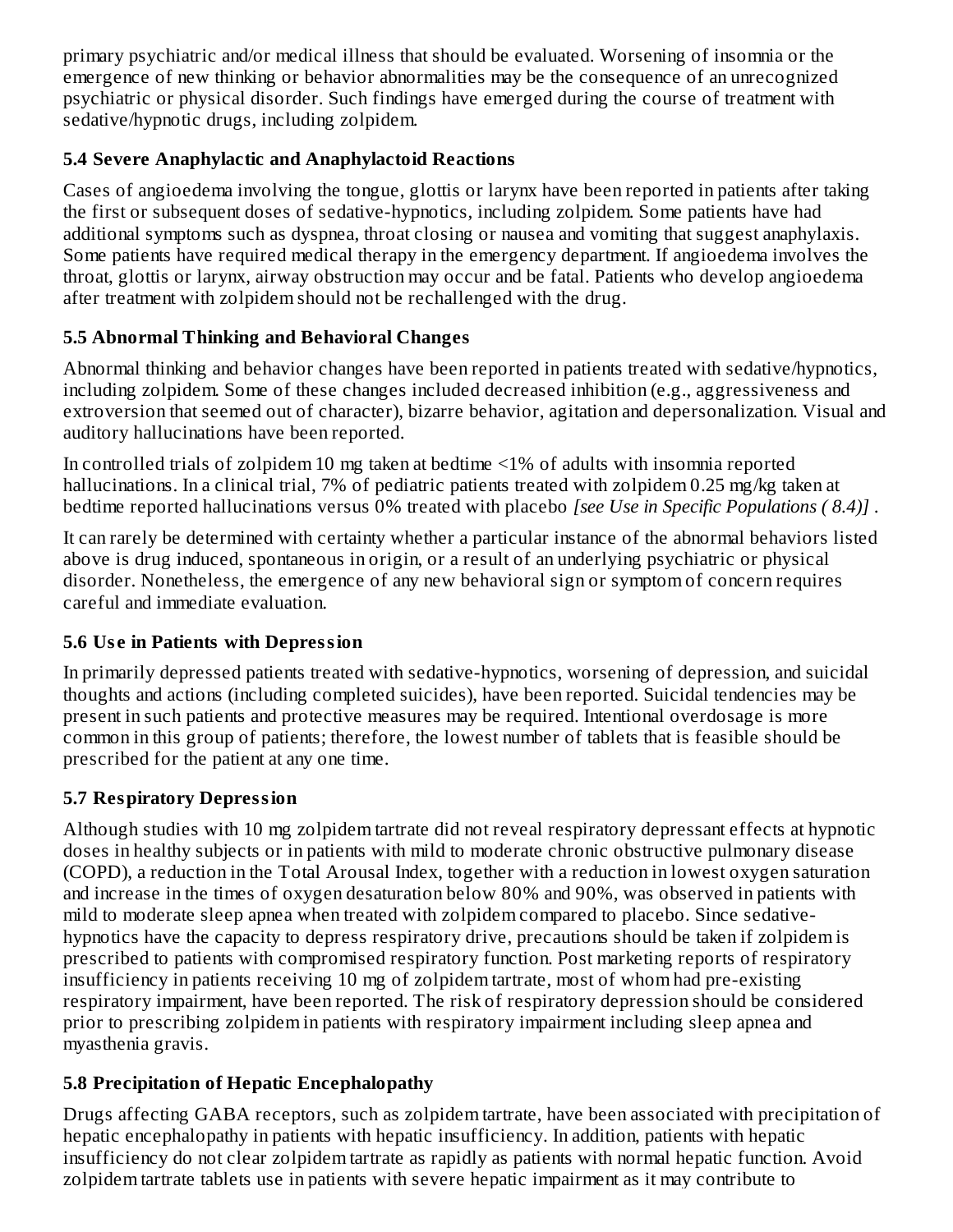zolpidem tartrate tablets use in patients with severe hepatic impairment as it may contribute to encephalopathy *[see Dosage and Administration ( 2.2), Use in Specific Populations ( 8.7), Clinical Pharmacology ( 12.3)].*

### **5.9 Withdrawal Effects**

There have been reports of withdrawal signs and symptoms following the rapid dose decrease or abrupt discontinuation of zolpidem. Monitor patients for tolerance, abuse, and dependence *[see Drug Abuse and Dependence ( 9.2, 9.3)]* .

#### **6 ADVERSE REACTIONS**

The following serious adverse reactions are discussed in greater detail in other sections of the labeling:

- Complex Sleep Behaviors *[see Warnings and Precautions ( 5.1)]*
- CNS-Depressant Effects and Next-Day Impairment *[see Warnings and Precautions ( 5.2)]*
- Serious Anaphylactic and Anaphylactoid Reactions *[see Warnings and Precautions ( 5.4)]*
- Abnormal Thinking and Behavior Changes *[see Warnings and Precautions ( 5.5)]*
- Withdrawal effects *[see Warnings and Precautions ( 5.9)]*

### **6.1 Clinical Trials Experience**

#### Associated with Discontinuation of Treatment

Approximately 4% of 1,701 patients who received zolpidem at all doses (1.25 to 90 mg) in U.S. premarketing clinical trials discontinued treatment because of an adverse reaction. Reactions most commonly associated with discontinuation from U.S. trials were daytime drowsiness (0.5%), dizziness (0.4%), headache (0.5%), nausea (0.6%), and vomiting (0.5%).

Approximately 4% of 1,959 patients who received zolpidem at all doses (1 to 50 mg) in similar foreign trials discontinued treatment because of an adverse reaction. Reactions most commonly associated with discontinuation from these trials were daytime drowsiness (1.1%), dizziness/vertigo (0.8%), amnesia (0.5%), nausea (0.5%), headache (0.4%), and falls (0.4%).

Data from a clinical study in which selective serotonin reuptake inhibitor (SSRI)-treated patients were given zolpidem revealed that four of the seven discontinuations during double-blind treatment with zolpidem (n=95) were associated with impaired concentration, continuing or aggravated depression, and manic reaction; one patient treated with placebo (n=97) was discontinued after an attempted suicide.

#### Most Commonly Observed Adverse Reactions in Controlled Trials

During short-term treatment (up to 10 nights) with zolpidem tartrate tablets at doses up to 10 mg, the most commonly observed adverse reactions associated with the use of zolpidem and seen at statistically significant differences from placebo-treated patients were drowsiness (reported by 2% of zolpidem patients), dizziness (1%), and diarrhea (1%). During longer-term treatment (28 to 35 nights) with zolpidem at doses up to 10 mg, the most commonly observed adverse reactions associated with the use of zolpidem and seen at statistically significant differences from placebo-treated patients were dizziness (5%) and drugged feelings (3%).

#### Adverse Reactions Observed at an Incidence of ≥1% in Controlled Trials

The following tables enumerate treatment-emergent adverse reactions frequencies that were observed at an incidence equal to 1% or greater among patients with insomnia who received zolpidem tartrate and at a greater incidence than placebo in U.S. placebo-controlled trials. Events reported by investigators were classified utilizing a modified World Health Organization (WHO) dictionary of preferred terms for the purpose of establishing event frequencies. The prescriber should be aware that these figures cannot be used to predict the incidence of side effects in the course of usual medical practice, in which patient characteristics and other factors differ from those that prevailed in these clinical trials. Similarly, the cited frequencies cannot be compared with figures obtained from other clinical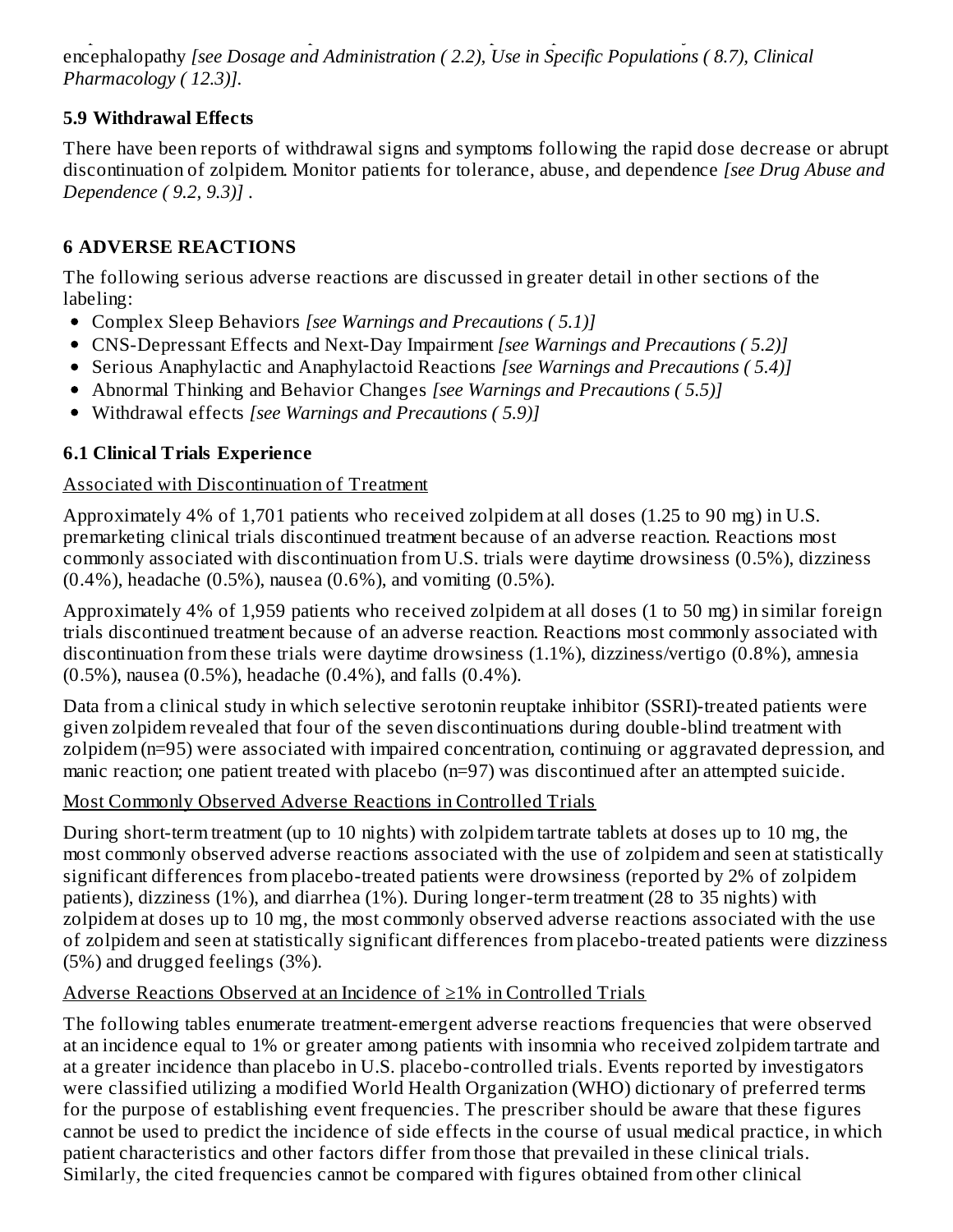investigators involving related drug products and uses, since each group of drug trials is conducted under a different set of conditions. However, the cited figures provide the physician with a basis for estimating the relative contribution of drug and nondrug factors to the incidence of side effects in the population studied.

The following table was derived from results of 11 placebo-controlled short-term U.S. efficacy trials involving zolpidem in doses ranging from 1.25 to 20 mg. The table is limited to data from doses up to and including 10 mg, the highest dose recommended for use.

#### **Table 1 Incidences of Treatment-Emergent Advers e Reactions in Placebo Controlled Clinical Trials Lasting up to 10 Nights (Percentage of patients reporting)**

| <b>Body System</b><br>Adverse Reaction*      | Zolpidem<br>$(510 \text{ mg})$<br>$(N=685)$ | <b>Placebo</b><br>$(N=473)$ |
|----------------------------------------------|---------------------------------------------|-----------------------------|
| <b>Central and Peripheral Nervous System</b> |                                             |                             |
| Headache                                     |                                             |                             |
| Drowsiness                                   |                                             |                             |
| <b>Dizziness</b>                             |                                             |                             |
| <b>Gas trointes tinal System</b>             |                                             |                             |
| Diarrhea                                     |                                             |                             |

\* Reactions reported by at least 1% of patients treated with zolpidem tartrate tablets and at a greater frequency than placebo.

The following table was derived from results of three placebo-controlled long-term efficacy trials involving zolpidem tartrate tablets. These trials involved patients with chronic insomnia who were treated for 28 to 35 nights with zolpidem at doses of 5, 10, or 15 mg. The table is limited to data from doses up to and including 10 mg, the highest dose recommended for use. The table includes only adverse events occurring at an incidence of at least 1% for zolpidem patients.

#### **Table 2 Incidence of Treatment-Emergent Advers e Experiences in Placebo-Controlled Clinical Trials Lasting up to 35 Nights (percentage of patients reporting)**

| <b>Body System</b><br>Adverse Event*         | Zolpidem Placebo<br>$(\leq 10$ mg)<br>$(N=152)$ | $(N=161)$      |
|----------------------------------------------|-------------------------------------------------|----------------|
| <b>Autonomic Nervous System</b>              |                                                 |                |
| Dry mouth                                    | 3                                               | 1              |
| <b>Body as a Whole</b>                       |                                                 |                |
| Allergy                                      | 4                                               | $\mathbf{1}$   |
| <b>Back Pain</b>                             | 3                                               | $\overline{2}$ |
| Influenza-like symptoms                      | $\overline{2}$                                  |                |
| Chest pain                                   |                                                 |                |
| Cardiovas cular System                       |                                                 |                |
| Palpitation                                  | $\overline{2}$                                  |                |
| <b>Central and Peripheral Nervous System</b> |                                                 |                |
| <b>Drowsiness</b>                            | 8                                               | 5              |
| <b>Dizziness</b>                             | 5                                               |                |
| Lethargy                                     | 3                                               |                |
| Drugged feeling                              | 3                                               |                |
| Lightheadedness                              | 2                                               |                |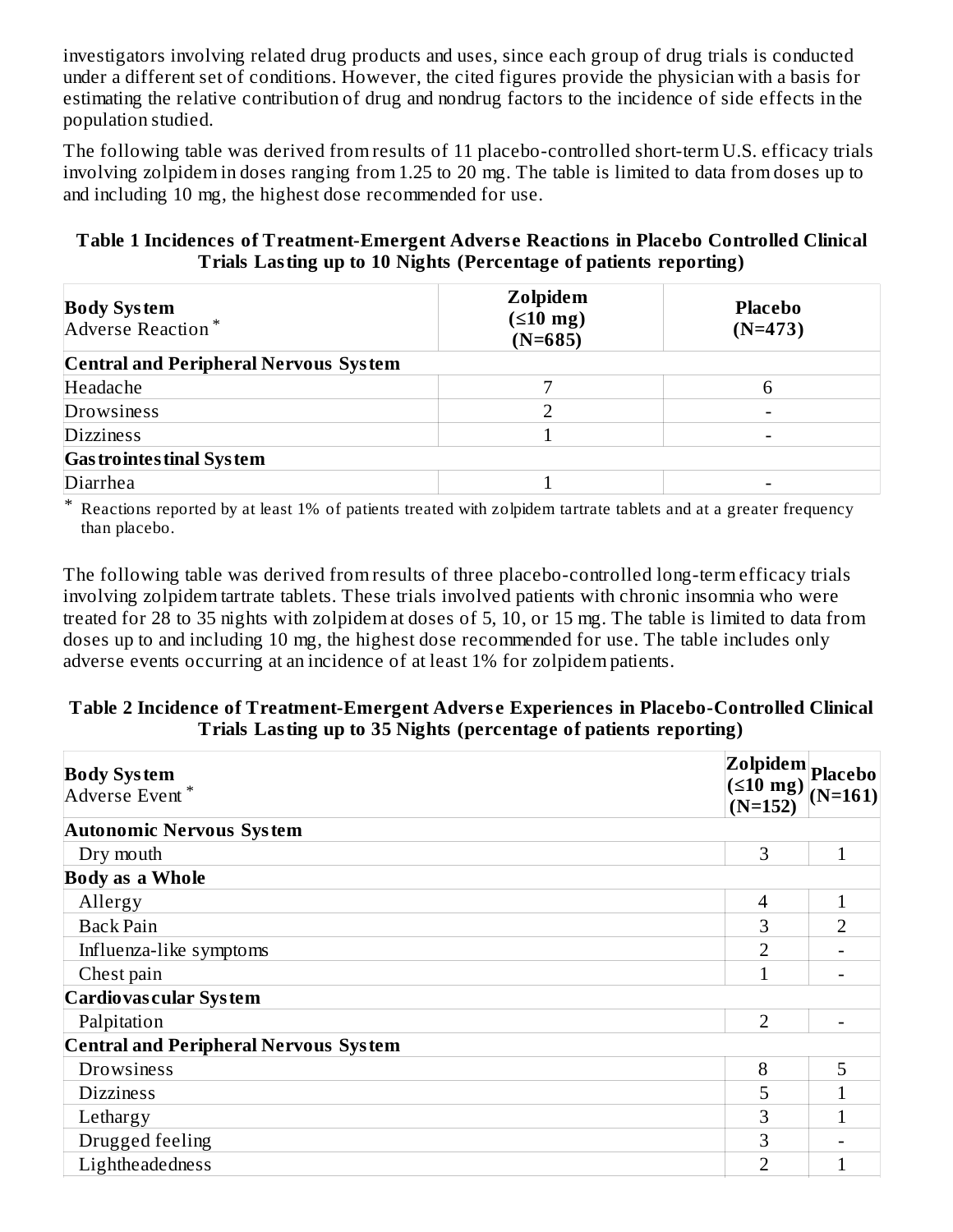| Depression                       | $\mathcal{D}$ | 1             |
|----------------------------------|---------------|---------------|
| Abnormal dreams                  |               |               |
| Amnesia                          |               |               |
| Sleep disorder                   |               |               |
| <b>Gas trointes tinal System</b> |               |               |
| Diarrhea                         | 3             | $\mathcal{D}$ |
| Abdominal pain                   | າ             | ר             |
| Constipation                     | C             |               |
| <b>Respiratory System</b>        |               |               |
| Sinusitis                        | 4             | ר             |
| Pharyngitis                      | 3             |               |
| <b>Skin and Appendages</b>       |               |               |
| Rash                             | C             |               |
|                                  |               |               |

\* Reactions reported by at least 1% of patients treated with zolpidem tartrate tablets and at a greater frequency than placebo.

#### Dose Relationship for Adverse Reactions

There is evidence from dose comparison trials suggesting a dose relationship for many of the adverse reactions associated with zolpidem use, particularly for certain CNS and gastrointestinal adverse events.

#### Adverse Event Incidence Across the Entire Preapproval Database

Zolpidem tartrate tablets were administered to 3,660 subjects in clinical trials throughout the U.S., Canada, and Europe. Treatment-emergent adverse events associated with clinical trial participation were recorded by clinical investigators using terminology of their own choosing. To provide a meaningful estimate of the proportion of individuals experiencing treatment-emergent adverse events, similar types of untoward events were grouped into a smaller number of standardized event categories and classified utilizing a modified World Health Organization (WHO) dictionary of preferred terms.

The frequencies presented, therefore, represent the proportions of the 3,660 individuals exposed to zolpidem, at all doses, who experienced an event of the type cited on at least one occasion while receiving zolpidem. All reported treatment-emergent adverse events are included, except those already listed in the table above of adverse events in placebo-controlled studies, those coding terms that are so general as to be uninformative, and those events where a drug cause was remote. It is important to emphasize that, although the events reported did occur during treatment with zolpidem tartrate tablets, they were not necessarily caused by it.

Adverse events are further classified within body system categories and enumerated in order of decreasing frequency using the following definitions: frequent adverse events are defined as those occurring in greater than 1/100 subjects; infrequent adverse events are those occurring in 1/100 to 1/1,000 patients; rare events are those occurring in less than 1/1,000 patients.

**Autonomic nervous system:** Infrequent: increased sweating, pallor, postural hypotension, syncope. Rare: abnormal accommodation, altered saliva, flushing, glaucoma, hypotension, impotence, increased saliva, tenesmus.

**Body as a whole:** Frequent: asthenia. Infrequent: edema, falling, fatigue, fever, malaise, trauma. Rare: allergic reaction, allergy aggravated, anaphylactic shock, face edema, hot flashes, increased ESR, pain, restless legs, rigors, tolerance increased, weight decrease.

**Cardiovas cular system:** Infrequent: cerebrovascular disorder, hypertension, tachycardia. Rare: angina pectoris, arrhythmia, arteritis, circulatory failure, extrasystoles, hypertension aggravated, myocardial infarction, phlebitis, pulmonary embolism, pulmonary edema, varicose veins, ventricular tachycardia.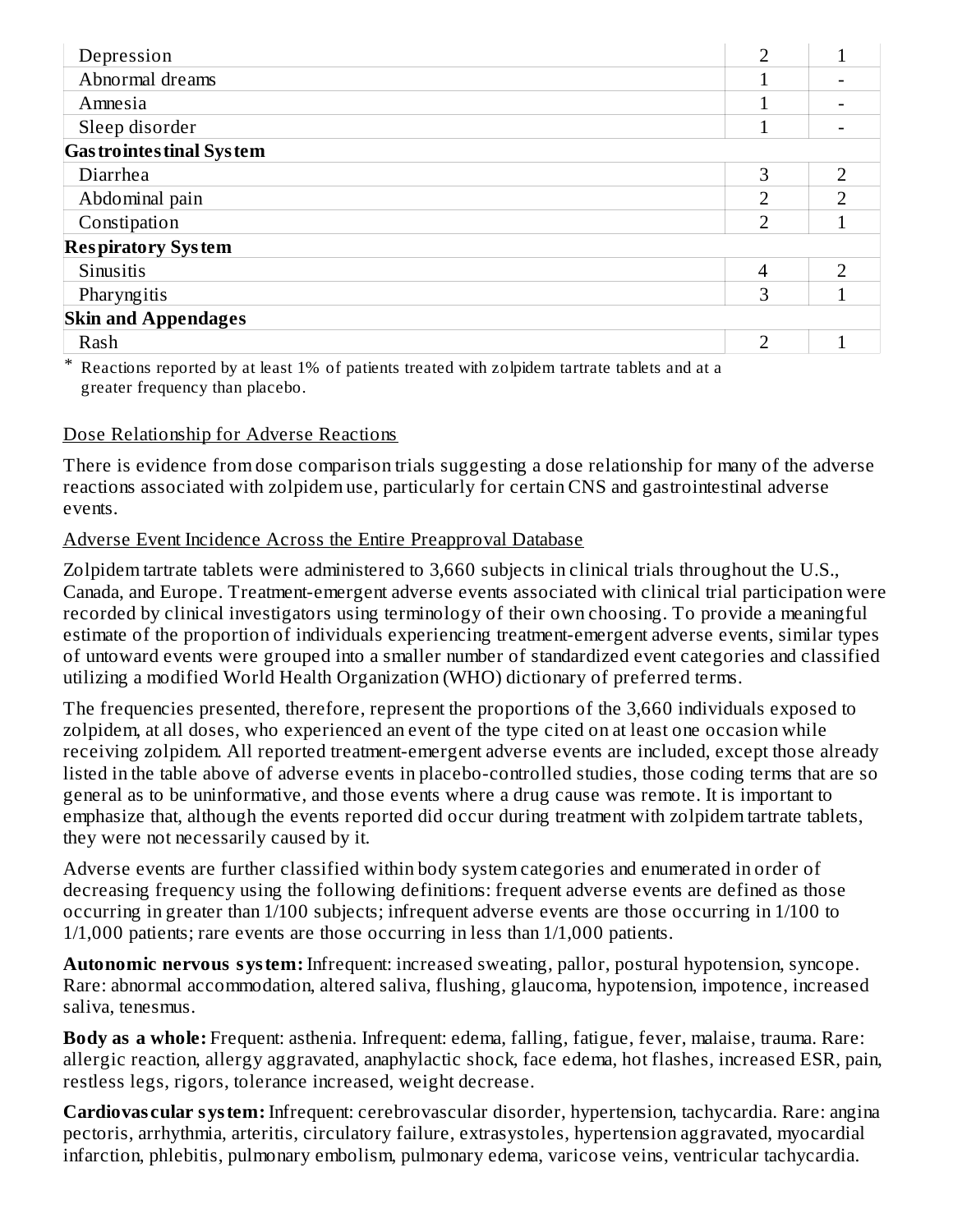**Central and peripheral nervous system:** Frequent: ataxia, confusion, euphoria, headache, insomnia, vertigo. Infrequent: agitation, anxiety, decreased cognition, detached, difficulty concentrating, dysarthria, emotional lability, hallucination, hypoesthesia, illusion, leg cramps, migraine, nervousness, paresthesia, sleeping (after daytime dosing), speech disorder, stupor, tremor. Rare: abnormal gait, abnormal thinking, aggressive reaction, apathy, appetite increased, decreased libido, delusion, dementia, depersonalization, dysphasia, feeling strange, hypokinesia, hypotonia, hysteria, intoxicated feeling, manic reaction, neuralgia, neuritis, neuropathy, neurosis, panic attacks, paresis, personality disorder, somnambulism, suicide attempts, tetany, yawning.

**Gastrointestinal system:** Frequent: dyspepsia, hiccup, nausea. Infrequent: anorexia, constipation, dysphagia, flatulence, gastroenteritis, vomiting. Rare: enteritis, eructation, esophagospasm, gastritis, hemorrhoids, intestinal obstruction, rectal hemorrhage, tooth caries.

**Hematologic and lymphatic system:** Rare: anemia, hyperhemoglobinemia, leukopenia, lymphadenopathy, macrocytic anemia, purpura, thrombosis.

**Immunologic system:** Infrequent: infection. Rare: abscess herpes simplex herpes zoster, otitis externa, otitis media.

**Liver and biliary system:** Infrequent: abnormal hepatic function, increased SGPT. Rare: bilirubinemia, increased SGOT.

**Metabolic and nutritional:** Infrequent: hyperglycemia, thirst. Rare: gout, hypercholesteremia, hyperlipidemia, increased alkaline phosphatase, increased BUN, periorbital edema.

**Mus culoskeletal system:** Frequent: arthralgia, myalgia. Infrequent: arthritis. Rare: arthrosis, muscle weakness, sciatica, tendinitis.

**Reproductive system:** Infrequent: menstrual disorder, vaginitis. Rare: breast fibroadenosis, breast neoplasm, breast pain.

**Respiratory system:** Frequent: upper respiratory infection, lower respiratory infection. Infrequent: bronchitis, coughing, dyspnea, rhinitis. Rare: bronchospasm, respiratory depression, epistaxis, hypoxia, laryngitis, pneumonia.

**Skin and appendages:** Infrequent: pruritus. Rare: acne, bullous eruption, dermatitis, furunculosis, injection-site inflammation, photosensitivity reaction, urticaria.

**Special s ens es:** Frequent: diplopia, vision abnormal. Infrequent: eye irritation, eye pain, scleritis, taste perversion, tinnitus. Rare: conjunctivitis, corneal ulceration, lacrimation abnormal, parosmia, photopsia.

**Urogenital system:** Frequent: urinary tract infection. Infrequent: cystitis, urinary incontinence. Rare: acute renal failure, dysuria, micturition frequency, nocturia, polyuria, pyelonephritis, renal pain, urinary retention.

### **6.2 Postmarketing Experience**

The following adverse reactions have been identified during postapproval use of zolpidem tartrate tablets. Because these reactions are reported voluntarily from a population of uncertain size, it is not always possible to reliably estimate their frequency or establish a causal relationship to drug exposure.

*Liver and biliary system:* acute hepatocellular, cholestatic or mixed liver injury with or without jaundice (i.e., bilirubin >2 x ULN, alkaline phosphatase ≥2 x ULN, transaminase ≥5 x ULN).

## **7 DRUG INTERACTIONS**

### **7.1 CNS-Active Drugs**

#### CNS Depressants

Coadministration of zolpidem with other CNS depressants increases the risk of CNS depression.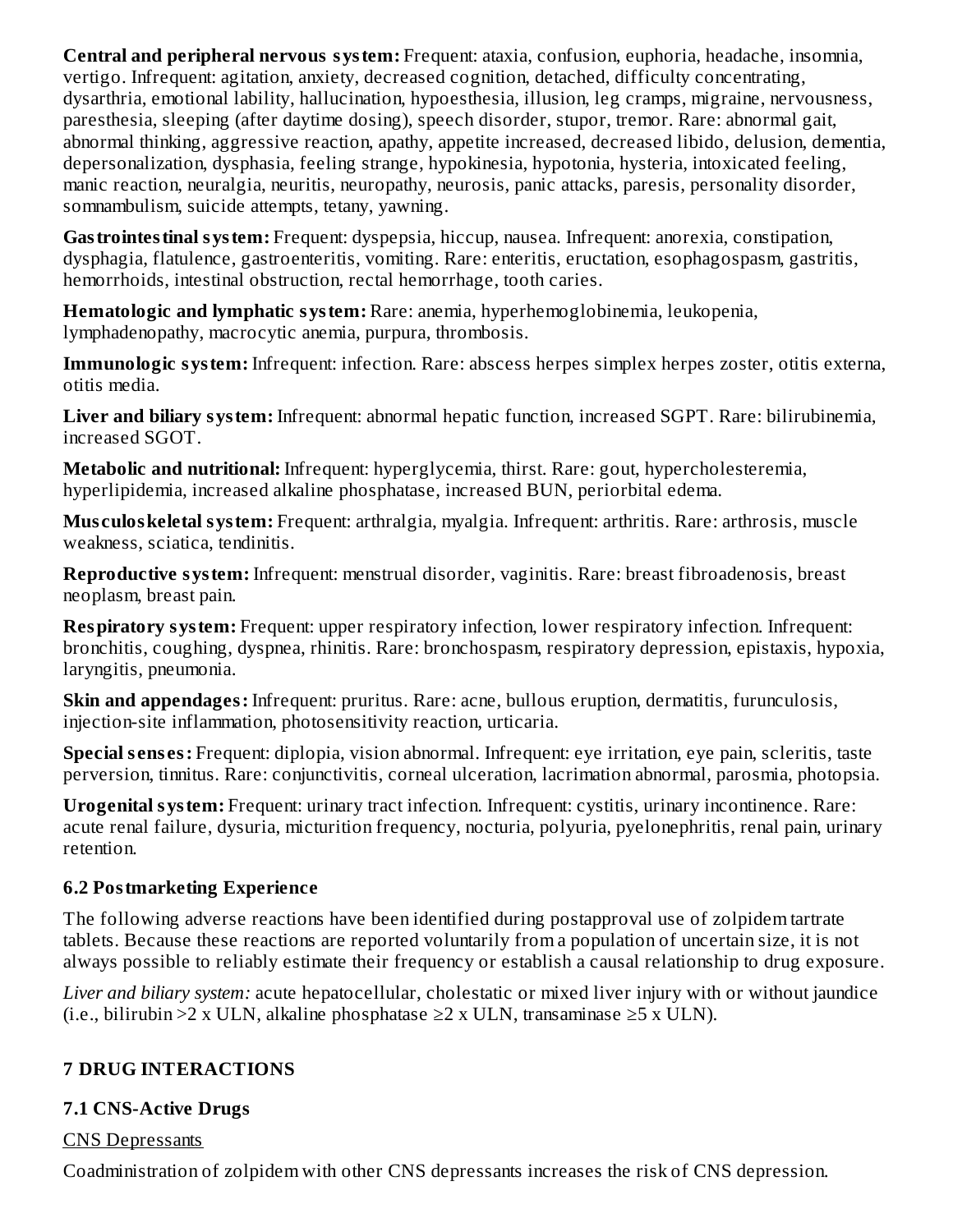Concomitant use of zolpidem with these drugs may increase drowsiness and psychomotor impairment, including impaired driving ability *[see Warnings and Precautions ( 5.1, 5.2)].* Zolpidem tartrate was evaluated in healthy volunteers in single-dose interaction studies for several CNS drugs.

#### Imipramine, Chlorpromazine

Imipramine in combination with zolpidem produced no pharmacokinetic interaction other than a 20% decrease in peak levels of imipramine, but there was an additive effect of decreased alertness. Similarly, chlorpromazine in combination with zolpidem produced no pharmacokinetic interaction, but there was an additive effect of decreased alertness and psychomotor performance *[see Clinical Pharmacology ( 12.3)]* .

### Haloperidol

A study involving haloperidol and zolpidem revealed no effect of haloperidol on the pharmacokinetics or pharmacodynamics of zolpidem. The lack of a drug interaction following single-dose administration does not predict the absence of an effect following chronic administration *[see Clinical Pharmacology ( 12.3)]* .

### Alcohol

An additive adverse effect on psychomotor performance between alcohol and oral zolpidem was demonstrated *[see Warnings and Precautions ( 5.1, 5.2)]* .

#### Sertraline

Concomitant administration of zolpidem and sertraline increases exposure to zolpidem *[see Clinical Pharmacology ( 12.3)]* .

#### Fluoxetine

After multiple doses of zolpidem tartrate and fluoxetine an increase in the zolpidem half-life (17%) was observed. There was no evidence of an additive effect in psychomotor performance *[see Clinical Pharmacology ( 12.3)]* .

### **7.2 Drugs that Affect Drug Metabolism via Cytochrome P450**

Some compounds known to induce or inhibit CYP3A may affect exposure to zolpidem. The effect of drugs that induce or inhibit other P450 enzymes on the exposure to zolpidem is not known.

#### CYP3A4 Inducers

### Rifampin

Rifampin, a CYP3A4 inducer, significantly reduced the exposure to and the pharmacodynamic effects of zolpidem. Use of Rifampin in combination with zolpidem may decrease the efficacy of zolpidem and is not recommended *[see Clinical Pharmacology ( 12.3)]* .

St. John's wort

Use of St. John's wort, a CYP3A4 inducer, in combination with zolpidem may decrease blood levels of zolpidem and is not recommended.

### CYP3A4 Inhibitors

### Ketoconazole

Ketoconazole, a potent CYP3A4 inhibitor, increased the exposure to and pharmacodynamic effects of zolpidem. Consideration should be given to using a lower dose of zolpidem when a potent CYP3A4 inhibitor and zolpidem are given together *[see Clinical Pharmacology ( 12.3)]* .

## **8 USE IN SPECIFIC POPULATIONS**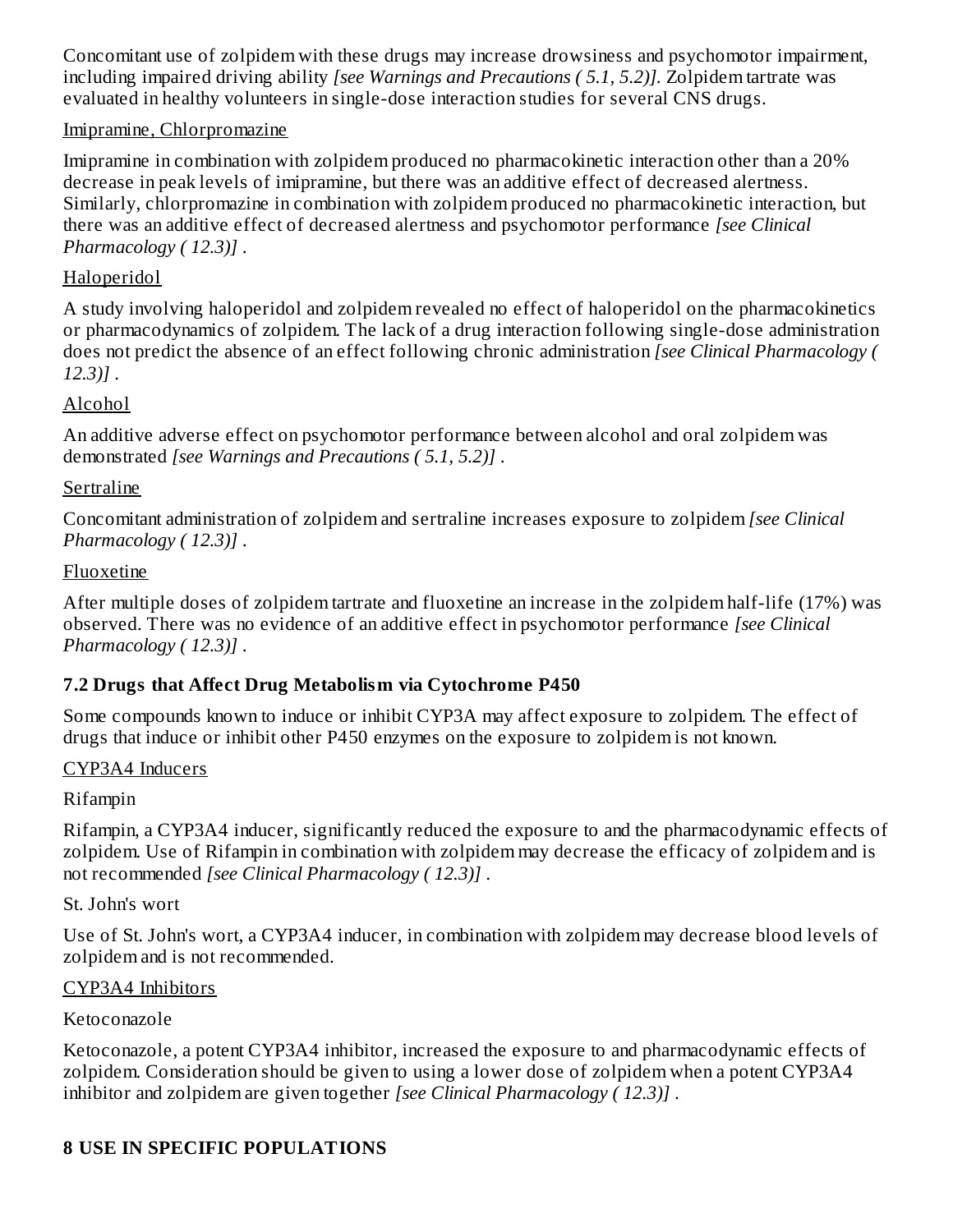### **8.1 Pregnancy**

#### Risk Summary

Neonates born to mothers using zolpidem late in the third trimester of pregnancy have been reported to experience symptoms of respiratory depression and sedation *[see Clinical Considerations and Data]* . Published data on the use of zolpidem during pregnancy have not reported a clear association with zolpidem and major birth defects *[see Data].* Oral administration of zolpidem to pregnant rats and rabbits did not indicate a risk for adverse effects on fetal development at clinically relevant doses *[see Data].*

The estimated background risk of major birth defects and miscarriage for the indicated populations are unknown. All pregnancies have a background risk of birth defect, loss, or other adverse outcomes. In the U.S. general population, the estimated background risk of major birth defects and miscarriage in clinically recognized pregnancies is 2% to 4% and 15% to 20%, respectively.

#### Clinical Considerations

Fetal/neonatal adverse reactions

Zolpidem crosses the placenta and may produce respiratory depression and sedation in neonates. Monitor neonates exposed to zolpidem during pregnancy and labor for signs of excess sedation, hypotonia, and respiratory depression and manage accordingly.

Data

Human data

Published data from observational studies, birth registries, and case reports on the use of zolpidem during pregnancy do not report a clear association with zolpidem and major birth defects.

There are limited postmarketing reports of severe to moderate cases of respiratory depression that occurred after birth in neonates whose mothers had taken zolpidem during pregnancy. These cases required artificial ventilation or intratracheal intubation. The majority of neonates recovered within hours to a few weeks after birth once treated.

Zolpidem has been shown to cross the placenta.

#### Animal data

Oral administration of zolpidem to pregnant rats during the period of organogenesis at 4, 20, and 100 mg base/kg/day, which are approximately 5, 25, and 120 times the maximum recommended human dose  $(MRHD)$  of 10 mg/day (8 mg zolpidem base) based on mg/m  $2$ body surface area, caused delayed fetal development (incomplete fetal skeletal ossification) at maternally toxic (ataxia) doses 25 and 120 times the MRHD based on mg/m  $^2$ body surface area.

Oral administration of zolpidem to pregnant rabbits during the period of organogenesis at 1, 4, and 16 mg base/kg/day, which are approximately 2.5, 10, and 40 times the MRHD of 10 mg/day (8 mg zolpidem base) based on mg/m2 body surface area caused embryo-fetal death and delayed fetal development (incomplete fetal skeletal ossification) at a maternally toxic (decreased body weight gain) dose 40 times the MRHD based on mg/m<sup>2</sup> body surface area.

Oral administration of zolpidem to pregnant rats from day 15 of gestation through lactation at 4, 20, and 100 mg base/kg/day, which are approximately 5, 25, and 120 times the MRHD of 10 mg/day (8 mg zolpidem base) based on mg/m  $^2$  body surface area, delayed offspring growth and decreased survival at doses 25 and 120 times, respectively, the MRHD based on mg/m2 body surface area.

#### **8.2 Lactation**

Risk Summary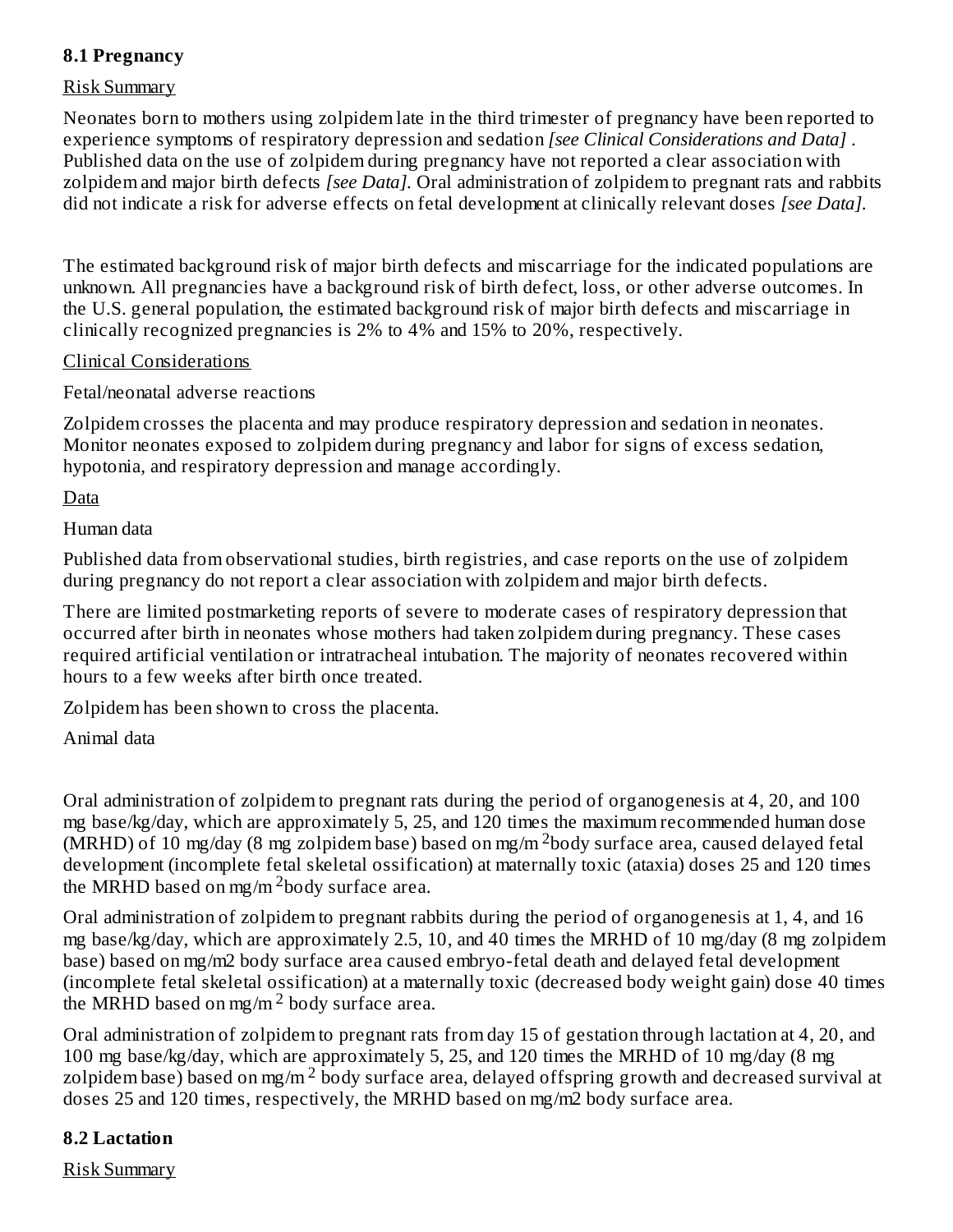Limited data from published literature report the presence of zolpidem in human milk. There are reports of excess sedation in infants exposed to zolpidem through breastmilk *[see Clinical Considerations].* There is no information on the effects of zolpidem on milk production. The developmental and health benefits of breastfeeding should be considered along with the mother's clinical need for zolpidem and any potential adverse effects on the breastfed infant from zolpidem or from the underlying maternal condition.

### Clinical Considerations

Infants exposed to zolpidem through breastmilk should be monitored for excess sedation, hypotonia, and respiratory depression. A lactating woman may consider interrupting breastfeeding and pumping and discarding breast milk during treatment and for 23 hours (approximately 5 elimination half-lives) after zolpidem administration in order to minimize drug exposure to a breast fed infant.

## **8.4 Pediatric Us e**

Zolpidem is not recommended for use in children. Safety and effectiveness of zolpidem in pediatric patients below the age of 18 years have not been established.

In an 8-week study in pediatric patients (aged 6 to 17 years) with insomnia associated with attentiondeficit/hyperactivity disorder (ADHD) an oral solution of zolpidem tartrate dosed at 0.25 mg/kg at bedtime did not decrease sleep latency compared to placebo. Psychiatric and nervous system disorders comprised the most frequent (>5%) treatment emergent adverse reactions observed with zolpidem versus placebo and included dizziness (23.5% vs. 1.5%), headache (12.5% vs. 9.2%), and hallucinations were reported in 7% of the pediatric patients who received zolpidem; none of the pediatric patients who received placebo reported hallucinations *[see Warnings and Precautions ( 5.5)]* . Ten patients on zolpidem (7.4%) discontinued treatment due to an adverse reaction.

# **8.5 Geriatric Us e**

A total of 154 patients in U.S. controlled clinical trials and 897 patients in non-U.S. clinical trials who received zolpidem were ≥60 years of age. For a pool of U.S. patients receiving zolpidem at doses of ≤10 mg or placebo, there were three adverse reactions occurring at an incidence of at least 3% for zolpidem and for which the zolpidem incidence was at least twice the placebo incidence (i.e., they could be considered drug related).

| <b>Adverse Event</b> | Zolpidem | <b>Placebo</b> |
|----------------------|----------|----------------|
| <b>Dizziness</b>     | 3%       | 0%             |
| Drowsiness           | 5%       | 2%             |
| Diarrhea             | 3%       | $1\%$          |

A total of 30/1,959 (1.5%) non-U.S. patients receiving zolpidem reported falls, including 28/30 (93%) who were ≥70 years of age. Of these 28 patients, 23 (82%) were receiving zolpidem doses >10 mg. A total of 24/1,959 (1.2%) non-U.S. patients receiving zolpidem reported confusion, including 18/24 (75%) who were  $\geq$  70 years of age. Of these 18 patients, 14 (78%) were receiving zolpidem doses  $>$ 10 mg.

The dose of zolpidem tartrate tablets in elderly patients is 5 mg to minimize adverse effects related to impaired motor and/or cognitive performance and unusual sensitivity to sedative/hypnotic drugs *[see Warnings and Precautions ( 5.2*) *].*

## **8.6 Gender Difference in Pharmacokinetics**

Women clear zolpidem tartrate from the body at a lower rate than men. C  $_{\rm max}$  and AUC parameters of zolpidem were approximately 45% higher at the same dose in female subjects compared with male subjects. Given the higher blood levels of zolpidem tartrate in women compared to men at a given dose,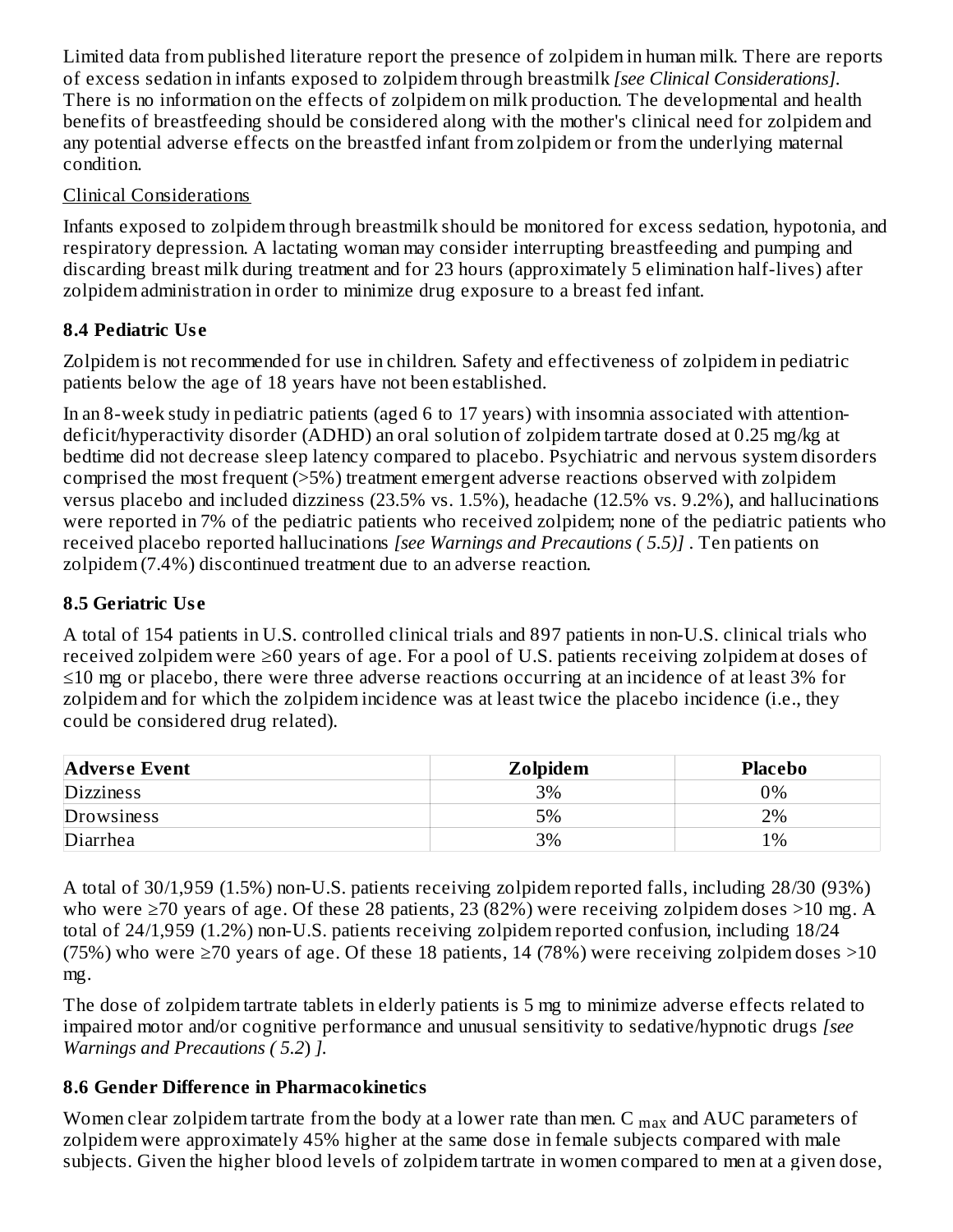the recommended initial dose of zolpidem for adult women is 5 mg, and the recommended dose for adult men is 5 or 10 mg.

In geriatric patients, clearance of zolpidem is similar in men and women. The recommended dose of zolpidem in geriatric patients is 5 mg regardless of gender.

#### **8.7 Hepatic Impairment**

The recommended dose of zolpidem tartrate tablets in patients with mild to moderate hepatic impairment is 5 mg once daily immediately before bedtime. Avoid zolpidem tartrate tablets use in patients with severe hepatic impairment as it may contribute to encephalopathy *[see Dosage and Administration ( 2.2), Warnings and Precautions ( 5.8), Clinical Pharmacology ( 12.3)].*

## **9 DRUG ABUSE AND DEPENDENCE**

### **9.1 Controlled Substance**

Zolpidem tartrate is classified as a Schedule IV controlled substance by federal regulation.

### **9.2 Abus e**

Abuse and addiction are separate and distinct from physical dependence and tolerance. Abuse is characterized by misuse of the drug for non-medical purposes, often in combination with other psychoactive substances. Tolerance is a state of adaptation in which exposure to a drug induces changes that result in a diminution of one or more of the drug effects over time. Tolerance may occur to both desired and undesired effects of drugs and may develop at different rates for different effects.

Addiction is a primary, chronic, neurobiological disease with genetic, psychosocial, and environmental factors influencing its development and manifestations. Its characterized by behaviors that include one or more of the following: impaired control over drug use, compulsive use, continued use despite harm, and craving. Drug addiction is a treatable disease, using a multidisciplinary approach, but relapse is common.

Studies of abuse potential in former drug abusers found that the effects of single doses of zolpidem tartrate 40 mg were similar, but not identical, to diazepam 20 mg, while zolpidem tartrate 10 mg was difficult to distinguish from placebo.

Because persons with a history of addiction to, or abuse of, drugs or alcohol are at increased risk for misuse, abuse and addiction of zolpidem, they should be monitored carefully when receiving zolpidem or any other hypnotic.

## **9.3 Dependence**

Physical dependence is a state of adaptation that is manifested by a specific withdrawal syndrome that can be produced by abrupt cessation, rapid dose reduction, decreasing blood level of the drug, and/or administration of an antagonist.

Sedative/hypnotics have produced withdrawal signs and symptoms following abrupt discontinuation. These reported symptoms range from mild dysphoria and insomnia to a withdrawal syndrome that may include abdominal and muscle cramps, vomiting, sweating, tremors, and convulsions. The following adverse events, which are considered to meet the DSM-III-R criteria for uncomplicated sedative/hypnotic withdrawal, were reported during U.S. clinical trials following placebo substitution occurring within 48 hours following last zolpidem treatment: fatigue, nausea, flushing, lightheadedness, uncontrolled crying, emesis, stomach cramps, panic attack, nervousness and abdominal discomfort. These reported adverse events occurred at an incidence of 1% or less. However, available data cannot provide a reliable estimate of the incidence, if any, of dependence during treatment at recommended doses. Postmarketing reports of abuse, dependence and withdrawal have been received.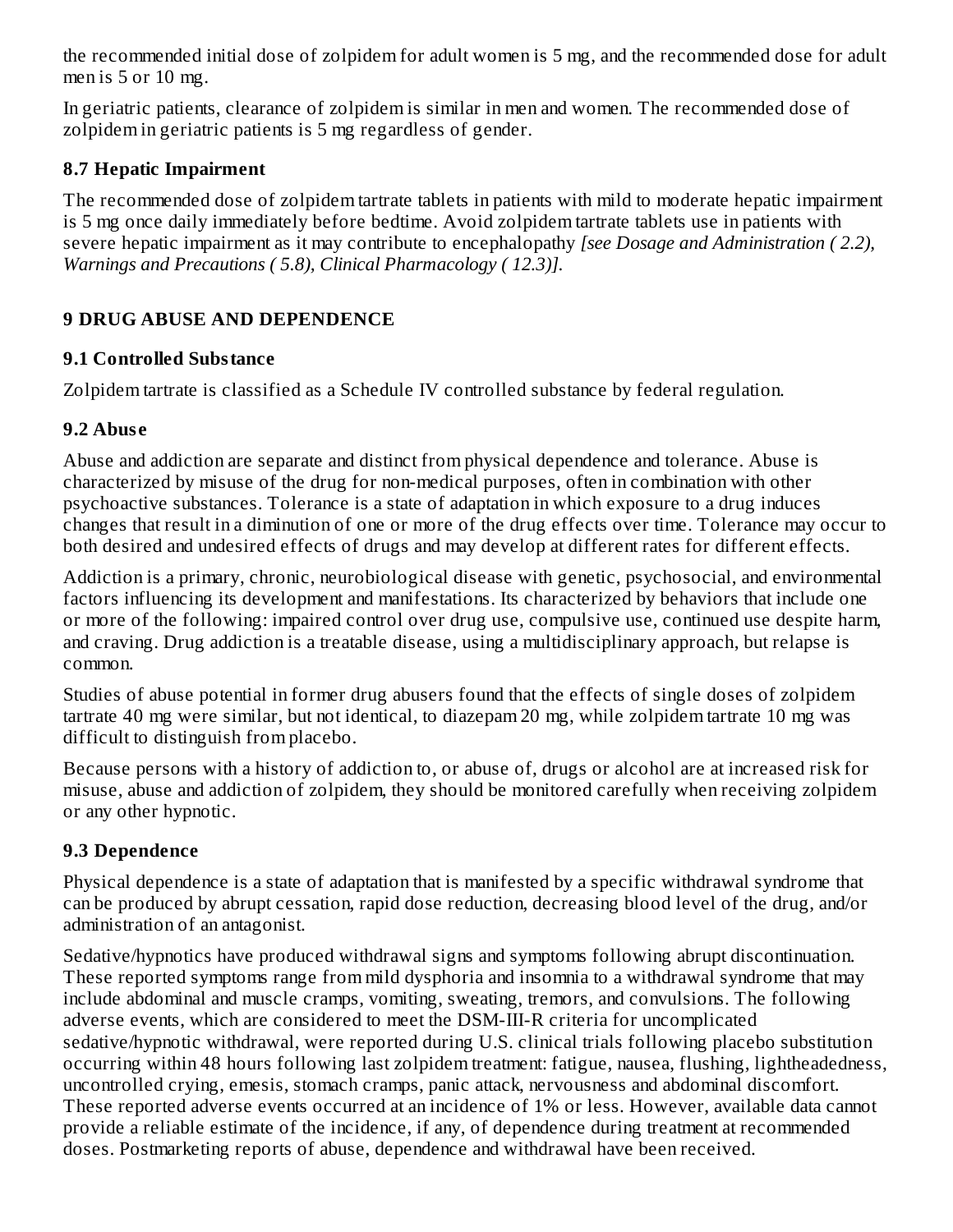#### **10 OVERDOSAGE**

#### **10.1 Signs and Symptoms**

In postmarketing experience of overdose with zolpidem tartrate alone, or in combination with CNSdepressant agents, impairment of consciousness ranging from somnolence to coma, cardiovascular and/or respiratory compromise, and fatal outcomes have been reported.

#### **10.2 Recommended Treatment**

General symptomatic and supportive measures should be used along with immediate gastric lavage where appropriate. Intravenous fluids should be administered as needed. Zolpidem's sedative hypnotic effect was shown to be reduced by flumazenil and therefore may be useful; however, flumazenil administration may contribute to the appearance of neurological symptoms (convulsions). As in all cases of drug overdose, respiration, pulse, blood pressure, and other appropriate signs should be monitored and general supportive measures employed. Hypotension and CNS depression should be monitored and treated by appropriate medical intervention. Sedating drugs should be withheld following zolpidem overdosage, even if excitation occurs. The value of dialysis in the treatment of overdosage has not been determined, although hemodialysis studies in patients with renal failure receiving therapeutic doses have demonstrated that zolpidem is not dialyzable.

As with the management of all overdosage, the possibility of multiple drug ingestion should be considered. The physician may wish to consider contacting a poison control center for up-to-date information on the management of hypnotic drug product overdosage.

#### **11 DESCRIPTION**

Zolpidem tartrate, a gamma-aminobutyric acid (GABA) A receptor positive modulator of the imidazopyridine class. Zolpidem tartrate is available in 5 mg and 10 mg strength tablets for oral administration.

Chemically, zolpidem is *N,N*,6-trimethyl-2-p-tolylimidazo[1,2-a] pyridine-3-acetamide L-(+)-tartrate (2:1). It has the following structure:



Zolpidem tartrate, USP is a white to off-white crystalline powder that is sparingly soluble in water, alcohol, and propylene glycol. It has a molecular weight of 764.88.

Each zolpidem tartrate tablet, USP includes the following inactive ingredients: hypromellose, lactose monohydrate, microcrystalline cellulose, magnesium stearate, polyethylene glycol, sodium starch glycolate, titanium dioxide and ferric oxide red; the 10 mg tablet also contains ferric oxide yellow.

#### **12 CLINICAL PHARMACOLOGY**

#### **12.1 Mechanism of Action**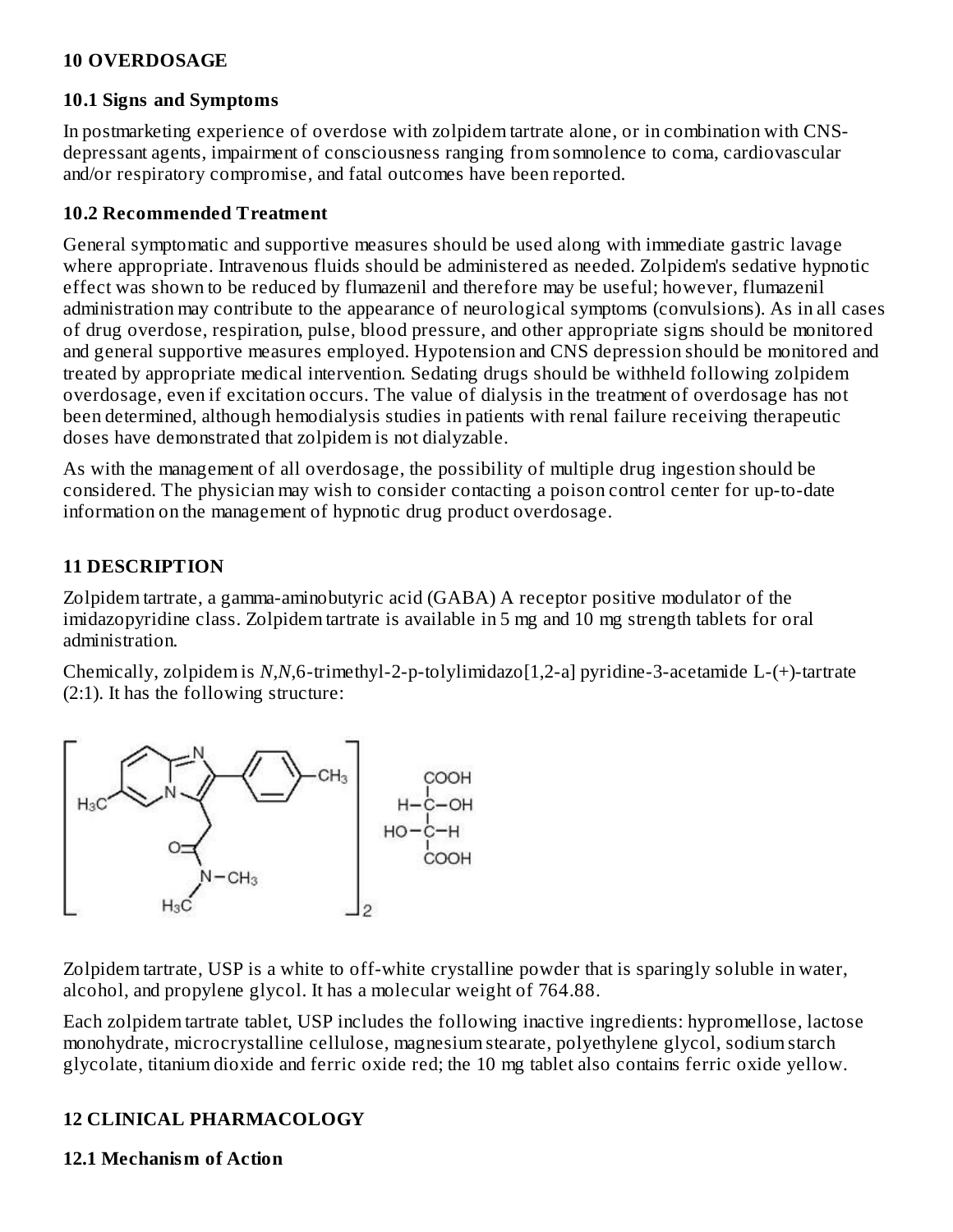Zolpidem is a GABA A receptor positive modulator presumed to exert its therapeutic effects in the short-term treatment of insomnia through binding to the benzodiazepine site of  $\alpha$ 1 subunit containing GABA A receptors, increasing the frequency of chloride channel opening resulting in the inhibition of neuronal excitation.

### **12.2 Pharmacodynanamics**

Zolpidem binds to GABA A receptors with greater affinity for  $\alpha$ 1 subunit relative to  $\alpha$ 2 and  $\alpha$ 3 subunit containing receptors. Zolpidem has no appreciable binding affinity for α5 subunit containing GABA A receptors. This binding profile may explain the relative absence of myorelaxant effects in animal studies. Zolpidem has no appreciable binding affinity for dopaminergic D2, serotonergic 5HT2, adrenergic, histaminergic or muscarinic receptors.

## **12.3 Pharmacokinetics**

The pharmacokinetic profile of zolpidem tartrate tablets is characterized by rapid absorption from the gastrointestinal tract and a short elimination half-life (T  $_{\rm 1/2})$  in healthy subjects.

In a single-dose crossover study in 45 healthy subjects administered 5 and 10 mg zolpidem tartrate tablets, the mean peak concentrations (C  $_{\rm max}$ ) were 59 (range: 29 to 113) and 121 (range: 58 to 272) ng/mL, respectively, occurring at a mean time (T  $_{\rm max}$ ) of 1.6 hours for both. The mean zolpidem tartrate tablets elimination half-life was 2.6 (range: 1.4 to 4.5) and 2.5 (range: 1.4 to 3.8) hours, for the 5 and 10 mg tablets, respectively. Zolpidem tartrate tablets are converted to inactive metabolites that are eliminated primarily by renal excretion. Zolpidem tartrate tablets demonstrated linear kinetics in the dose range of 5 to 20 mg. Total protein binding was found to be  $92.5 \pm 0.1\%$  and remained constant, independent of concentration between 40 and 790 ng/mL. Zolpidem did not accumulate in young adults following nightly dosing with 20 mg zolpidem tartrate tablets for 2 weeks.

A food-effect study in 30 healthy male subjects compared the pharmacokinetics of zolpidem tartrate tablets 10 mg when administered while fasting or 20 minutes after a meal. Results demonstrated that with food, mean AUC and C  $_{\rm max}$  were decreased by 15% and 25%, respectively, while mean T  $_{\rm max}$  was prolonged by 60% (from 1.4 to 2.2 hr). The half-life remained unchanged. These results suggest that, for faster sleep onset, zolpidem tartrate tablets should not be administered with or immediately after a meal.

## **Special Populations**

## **Elderly**

In the elderly, the dose for zolpidem tartrate tablets should be 5 mg *[see Warnings and Precautions ( 5), Dosage and Administration ( 2)].* This recommendation is based on several studies in which the mean C  $_{\rm max}$ , T  $_{\rm 1/2}$ , and AUC were significantly increased when compared to results in young adults. In one study of eight elderly subjects (>70 years), the means for C  $_{\rm max}$ , T  $_{1/2}$ , and AUC significantly increased by 50% (255 vs. 384 ng/mL), 32% (2.2 vs. 2.9 hr), and 64% (955 vs. 1,562 ng·hr/mL), respectively, as compared to younger adults (20 to 40 years) following a single 20 mg oral dose. Zolpidem tartrate tablets did not accumulate in elderly subjects following nightly oral dosing of 10 mg for 1 week.

## **Hepatic impairment**

The pharmacokinetics of zolpidem tartrate tablets in eight patients with chronic hepatic insufficiency was compared to results in healthy subjects. Following a single 20 mg oral zolpidem tartrate dose, mean C  $_{\text{max}}$  and AUC were found to be two times (250 vs. 499 ng/mL) and five times (788 vs. 4,203 ng·hr/mL) higher, respectively, in hepatically compromised patients. T  $_{\rm max}$  did not change. The mean half-life in cirrhotic patients of 9.9 hr (range: 4.1 to 25.8 hr) was greater than that observed in normal subjects of 2.2 hr (range: 1.6 to 2.4 hr) *[see Dosage and Administration ( 2.2), Warnings and Precautions ( 5.8), Use in Specific Populations ( 8.7)].*

## **Renal impairment**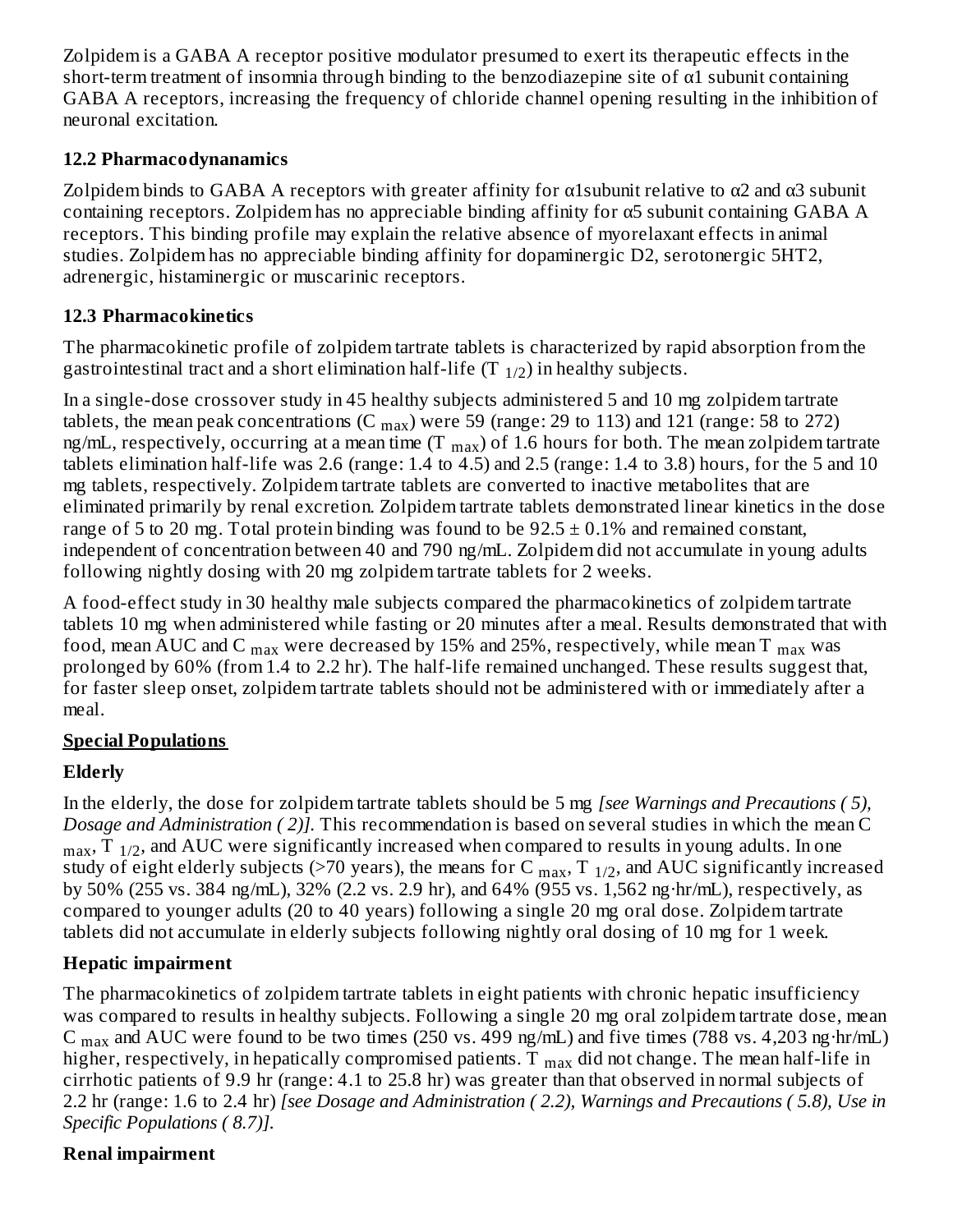The pharmacokinetics of zolpidem tartrate was studied in 11 patients with end-stage renal failure (mean Cl  $_{Cr}$  = 6.5  $\pm$  1.5 mL/min) undergoing hemodialysis three times a week, who were dosed with zolpidem tartrate 10 mg orally each day for 14 or 21 days. No statistically significant differences were observed for C  $_{\rm max}$ , T  $_{\rm max}$ , half-life, and AUC between the first and last day of drug administration when baseline concentration adjustments were made. Zolpidem was not hemodialyzable. No accumulation of unchanged drug appeared after 14 or 21 days. Zolpidem pharmacokinetics were not significantly different in renally impaired patients. No dosage adjustment is necessary in patients with compromised renal function.

## **Drug Interactions**

# **CNS-depressants**

Coadministration of zolpidem with other CNS depressants increases the risk of CNS depression *[see Warnings and Precautions ( 5.2)].* Zolpidem tartrate was evaluated in healthy volunteers in single-dose interaction studies for several CNS drugs. Imipramine in combination with zolpidem produced no pharmacokinetic interaction other than a 20% decrease in peak levels of imipramine, but there was an additive effect of decreased alertness. Similarly, chlorpromazine in combination with zolpidem produced no pharmacokinetic interaction, but there was an additive effect of decreased alertness and psychomotor performance.

A study involving haloperidol and zolpidem revealed no effect of haloperidol on the pharmacokinetics or pharmacodynamics of zolpidem. The lack of a drug interaction following single-dose administration does not predict the absence of an effect following chronic administration.

An additive adverse effect on psychomotor performance between alcohol and oral zolpidem was demonstrated *[see Warnings and Precautions ( 5.2)].*

Following five consecutive nightly doses at bedtime of oral zolpidem tartrate 10 mg in the presence of sertraline 50 mg (17 consecutive daily doses, at 7:00 am, in healthy female volunteers), zolpidem C  $_{\rm max}$ was significantly higher (43%) and T  $_{\rm max}$  was significantly decreased (-53%). Pharmacokinetics of sertraline and N-desmethylsertraline were unaffected by zolpidem.

A single-dose interaction study with zolpidem tartrate 10 mg and fluoxetine 20 mg at steady-state levels in male volunteers did not demonstrate any clinically significant pharmacokinetic or pharmacodynamic interactions. When multiple doses of zolpidem and fluoxetine were given at steady state and the concentrations evaluated in healthy females, an increase in the zolpidem half-life (17%) was observed. There was no evidence of an additive effect in psychomotor performance.

# **Drugs that affect drug metabolism via cytochrome P450**

Some compounds known to inhibit CYP3A may increase exposure to zolpidem. The effect of inhibitors of other P450 enzymes on the pharmacokinetics of zolpidem is unknown.

A single-dose interaction study with zolpidem tartrate 10 mg and itraconazole 200 mg at steady-state levels in male volunteers resulted in a 34% increase in AUC  $_{0\text{-}\infty}$  of zolpidem tartrate. There were no pharmacodynamic effects of zolpidem detected on subjective drowsiness, postural sway, or psychomotor performance.

A single-dose interaction study with zolpidem tartrate 10 mg and rifampin 600 mg at steady-state levels in female subjects showed significant reductions of the AUC (-73%), C  $_{\rm max}$  (-58%), and T  $_{1/2}$  (-36 %) of zolpidem together with significant reductions in the pharmacodynamic effects of zolpidem tartrate. Rifampin, a CYP3A4 inducer, significantly reduced the exposure to and the pharmacodynamic effects of zolpidem *[see Drug Interactions ( 7.2)].*

Similarly, St. John's wort, a CYP3A4 inducer, may also decrease the blood levels of zolpidem.

A single-dose interaction study with zolpidem tartrate 5 mg and ketoconazole, a potent CYP3A4 inhibitor, given as 200 mg twice daily for 2 days increased C  $_{\rm max}$  of zolpidem (30%) and the total AUC of zolpidem (70%) compared to zolpidem alone and prolonged the elimination half-life (30 %) along with an increase in the pharmacodynamic effects of zolpidem *[see Drug Interactions ( 7.2)].*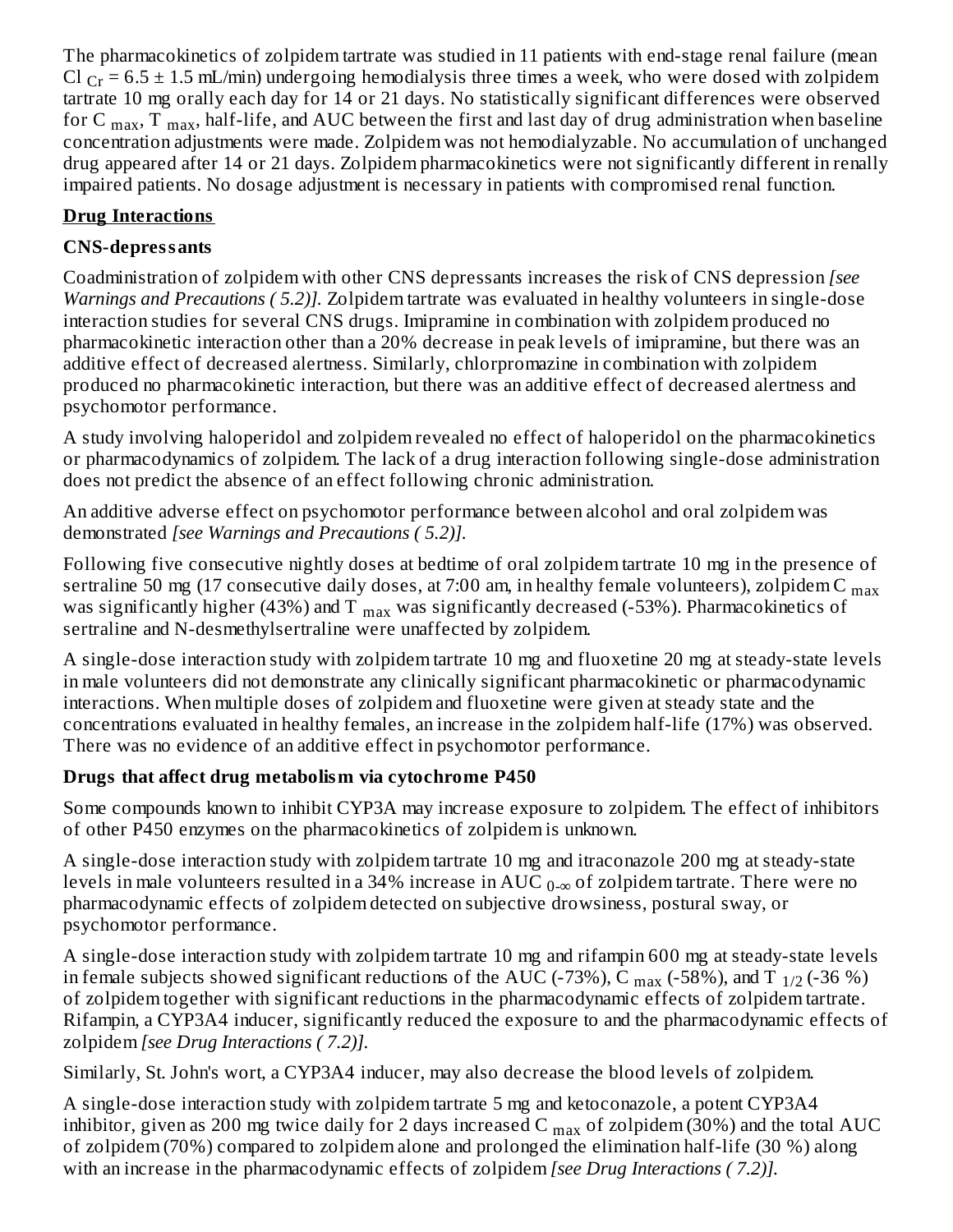Additionally, fluvoxamine (a strong inhibitor of CYP1A2 and a weak inhibitor of CYP3A4 and CYP2C9) and ciprofloxacin (a strong inhibitor of CYP1A2 and a moderate inhibitor of CYP3A4) are also likely to inhibit zolpidem's metabolic pathways, potentially leading to an increase in zolpidem exposure.

### **Other drugs with no interactions with zolpidem**

A study involving cimetidine/zolpidem tartrate and ranitidine/zolpidem tartrate combinations revealed no effect of either drug on the pharmacokinetics or pharmacodynamics of zolpidem.

Zolpidem tartrate had no effect on digoxin pharmacokinetics and did not affect prothrombin time when given with warfarin in healthy subjects.

## **13 NONCLINICAL TOXICOLOGY**

### **13.1 Carcinogenesis, Mutagenesis, Impairment of Fertility**

### **Carcinogenesis**

Zolpidem was administered to mice and rats for 2 years at oral doses of 4, 18, and 80 mg base/kg/day. In mice, these doses are approximately 2.5, 10, and 50 times the MRHD of 10 mg/day (8 mg zolpidem base) based on mg/m<sup>2</sup> body surface area and in rats, these doses are approximately 5, 20, and 100 times the MRHD based on a mg/m<sup>2</sup> body surface area. No evidence of carcinogenic potential was observed in mice. In rats, renal tumors (lipoma, liposarcoma) were seen at the mid and high doses.

### **Mutagenesis**

Zolpidem was negative in *in vitro* (bacterial reverse mutation, mouse lymphoma, and chromosomal aberration) and *in vivo* (mouse micronucleus) genetic toxicology assays.

### **Impairment of fertility**

Zolpidem was administered to rats at 4, 20, and 100 mg base/kg/day, which are approximately 5, 25, and 120 times the MRHD of 10 mg/day (8 mg zolpidem base) based on mg/m<sup>2</sup> body surface area, prior to and during mating, and continuing in females through postpartum day 25. Zolpidem caused irregular estrus cycles and prolonged precoital intervals at the highest dose tested, which is approximately 120 times the MRHD based on mg/m  $2$ body surface area. The NOAEL for these effects is 25 times the MRHD based on a mg/m  $^2$ body surface area. There was no impairment of fertility at any dose tested.

## **14 CLINICAL STUDIES**

### **14.1 Transient Insomnia**

Normal adults experiencing transient insomnia (n=462) during the first night in a sleep laboratory were evaluated in a double-blind, parallel group, single-night trial comparing two doses of zolpidem (7.5 and 10 mg) and placebo. Both zolpidem doses were superior to placebo on objective (polysomnographic) measures of sleep latency, sleep duration, and number of awakenings.

Normal elderly adults (mean age 68) experiencing transient insomnia (n=35) during the first two nights in a sleep laboratory were evaluated in a double-blind, crossover, 2-night trial comparing four doses of zolpidem (5, 10, 15 and 20 mg) and placebo. All zolpidem doses were superior to placebo on the two primary PSG parameters (sleep latency and efficiency) and all four subjective outcome measures (sleep duration, sleep latency, number of awakenings, and sleep quality).

## **14.2 Chronic Insomnia**

Zolpidem was evaluated in two controlled studies for the treatment of patients with chronic insomnia (most closely resembling primary insomnia, as defined in the APA Diagnostic and Statistical Manual of Mental Disorders, DSM-IV™). Adult outpatients with chronic insomnia (n=75) were evaluated in a double-blind, parallel group, 5-week trial comparing two doses of zolpidem tartrate and placebo. On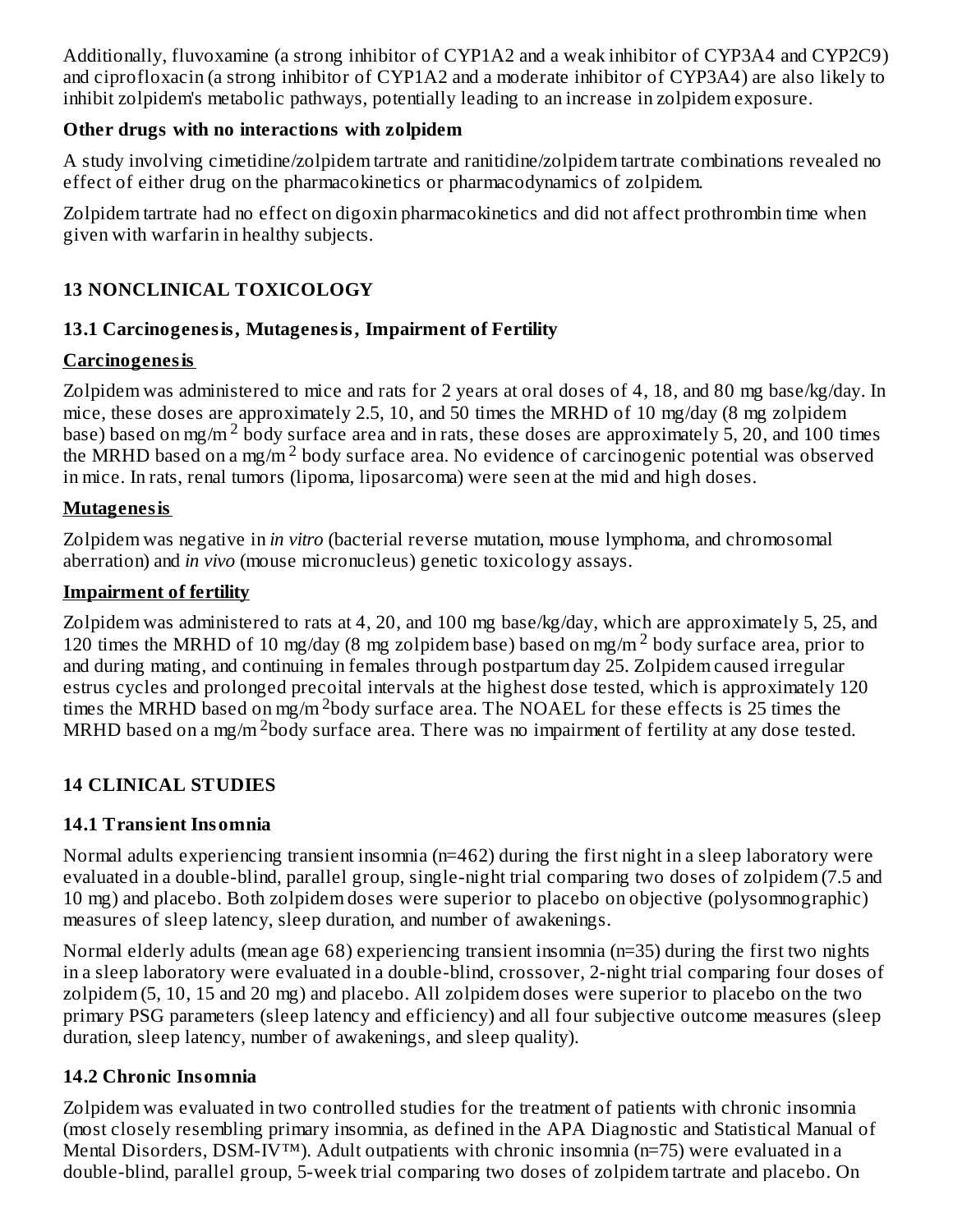objective (polysomnographic) measures of sleep latency and sleep efficiency, zolpidem 10 mg was superior to placebo on sleep latency for the first 4 weeks and on sleep efficiency for weeks 2 and 4. Zolpidem was comparable to placebo on number of awakenings at both doses studied.

Adult outpatients (n=141) with chronic insomnia were also evaluated, in a double-blind, parallel group, 4-week trial comparing two doses of zolpidem and placebo. Zolpidem 10 mg was superior to placebo on a subjective measure of sleep latency for all 4 weeks, and on subjective measures of total sleep time, number of awakenings, and sleep quality for the first treatment week.

Increased wakefulness during the last third of the night as measured by polysomnography has not been observed in clinical trials with zolpidem tartrate tablets.

## **14.3 Studies Pertinent to Safety Concerns for Sedative/Hypnotic Drugs**

## **Next-Day Residual Effects**

Next-day residual effects of zolpidem tartrate tablets were evaluated in seven studies involving normal subjects. In three studies in adults (including one study in a phase advance model of transient insomnia) and in one study in elderly subjects, a small but statistically significant decrease in performance was observed in the Digit Symbol Substitution Test (DSST) when compared to placebo. Studies of zolpidem tartrate tablets in non-elderly patients with insomnia did not detect evidence of next-day residual effects using the DSST, the Multiple Sleep Latency Test (MSLT), and patient ratings of alertness.

## **Rebound Effects**

There was no objective (polysomnographic) evidence of rebound insomnia at recommended doses seen in studies evaluating sleep on the nights following discontinuation of zolpidem tartrate tablets. There was subjective evidence of impaired sleep in the elderly on the first post-treatment night at doses above the recommended elderly dose of 5 mg.

## **Memory Impairment**

Controlled studies in adults utilizing objective measures of memory yielded no consistent evidence of next-day memory impairment following the administration of zolpidem tartrate tablets. However, in one study involving zolpidem doses of 10 and 20 mg, there was a significant decrease in next-morning recall of information presented to subjects during peak drug effect (90 minutes post dose), i.e., these subjects experienced anterograde amnesia. There was also subjective evidence from adverse event data for anterograde amnesia occurring in association with the administration of zolpidem tartrate tablets, predominantly at doses above 10 mg.

### **Effects on Sleep Stages**

In studies that measured the percentage of sleep time spent in each sleep stage, zolpidem tartrate tablets have generally been shown to preserve sleep stages. Sleep time spent in stages 3 and 4 (deep sleep) was found comparable to placebo with only inconsistent, minor changes in REM (paradoxical) sleep at the recommended dose.

## **16 HOW SUPPLIED/STORAGE AND HANDLING**

Zolpidem tartrate 5 mg tablets, USP are red colored, capsule shaped tablets with the Torrent logo debossed on one side and '5 MG' debossed on the other side and supplied as:

| <b>Size</b>   |
|---------------|
| bottle of 30  |
| bottle of 90  |
| bottle of 100 |
| bottle of 500 |
|               |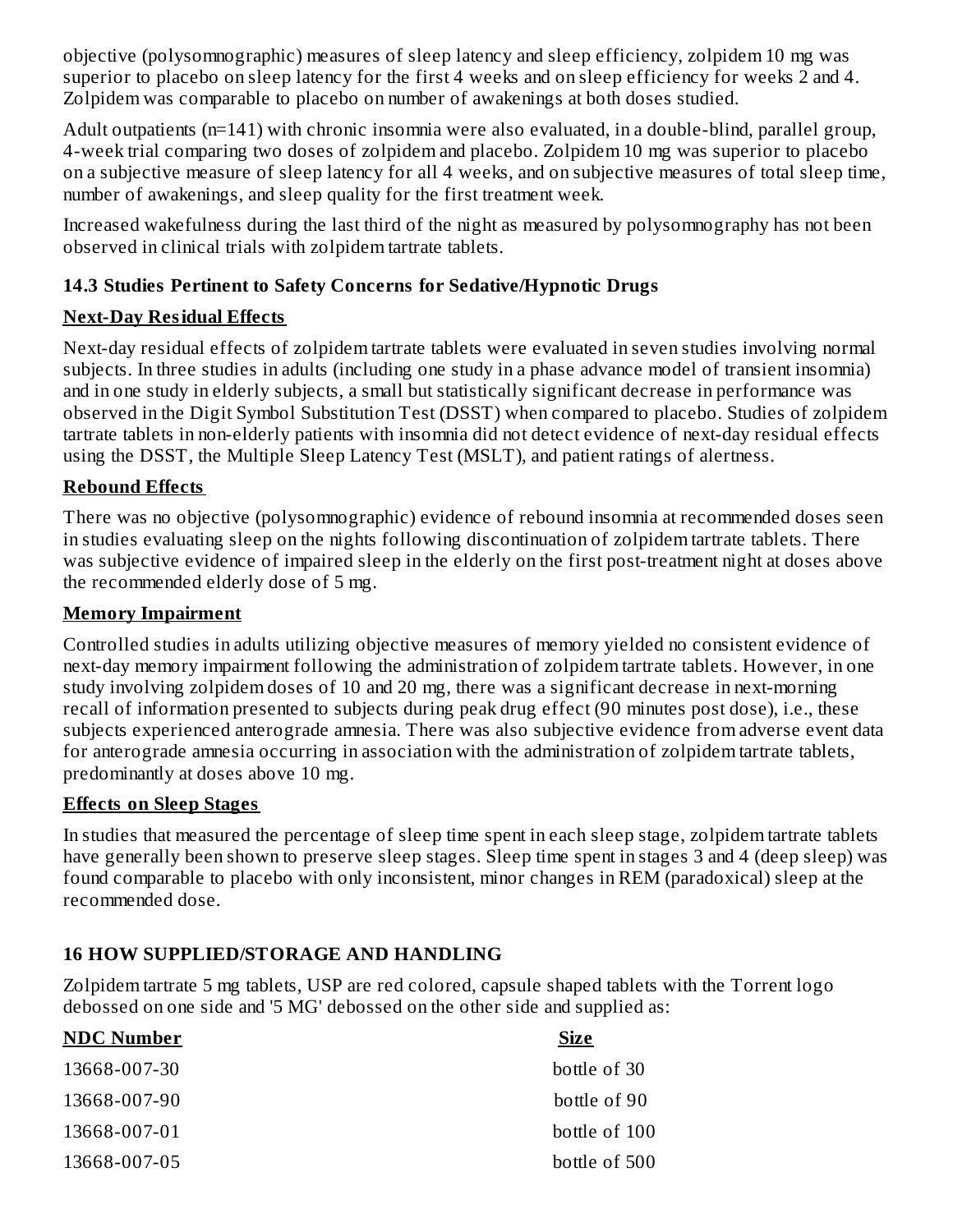| 13668-007-10 | bottle of 1000          |
|--------------|-------------------------|
| 13668-007-15 | bottle of 1500          |
| 13668-007-74 | carton of 100 unit dose |

Zolpidem tartrate 10 mg tablets, USP are peach-yellow colored, capsule shaped tablets with the Torrent logo debossed on one side and '10 MG' debossed on the other side and supplied as:

| <b>NDC Number</b> | <b>Size</b>             |
|-------------------|-------------------------|
| 13668-008-30      | bottle of 30            |
| 13668-008-90      | bottle of 90            |
| 13668-008-01      | bottle of 100           |
| 13668-008-05      | bottle of 500           |
| 13668-008-10      | bottle of 1000          |
| 13668-008-15      | bottle of 1500          |
| 13668-008-74      | carton of 100 unit dose |

Store at 20 $^{\circ}$  to 25 $^{\circ}$ C (68 $^{\circ}$  to 77 $^{\circ}$ F); excursions permitted to 15 $^{\circ}$  to 30 $^{\circ}$ C (59 $^{\circ}$  to 86 $^{\circ}$ F) [see USP Controlled Room Temperature].

## **17 PATIENT COUNSELING INFORMATION**

Advise the patients to read the FDA-approved patient labeling (Medication Guide).

Inform patients and their families about the benefits and risks of treatment with zolpidem. Inform patients of the availability of a Medication Guide and instruct them to read the Medication Guide prior to initiating treatment with zolpidem and with each prescription refill. Review the zolpidem tartrate tablets Medication Guide with every patient prior to initiation of treatment. Instruct patients or caregivers that zolpidem tartrate tablets should be taken only as prescribed.

#### **Complex Sleep Behaviors**

Instruct patients and their families that zolpidem may cause complex sleep behaviors, including sleepwalking, sleep-driving, preparing and eating food, making phone calls, or having sex while not being fully awake. Serious injuries and death have occurred during complex sleep behavior episodes. Tell patients to discontinue zolpidem and notify their healthcare provider immediately if they develop any of these symptoms *[see Boxed Warning, Warnings and Precautions ( 5.1)]* .

#### **CNS-Depressant Effects and Next-Day Impairment**

Tell patients that zolpidem has the potential to cause next-day impairment, and that this risk is increased if dosing instructions are not carefully followed. Tell patients to wait for at least 8 hours after dosing before driving or engaging in other activities requiring full mental alertness. Inform patients that impairment can be present despite feeling fully awake. Advise patients that increased drowsiness and decreased consciousness may increase the risk of falls in some patients *[see Warnings and Precautions ( 5.2)]* .

### **Severe Anaphylactic and Anaphylactoid Reactions**

Inform patients that severe anaphylactic and anaphylactoid reactions have occurred with zolpidem. Describe the signs/symptoms of these reactions and advise patients to seek medical attention immediately if any of them occur *[see Warnings and Precautions ( 5.4)]* .

### **Suicide**

Tell patients to immediately report any suicidal thoughts.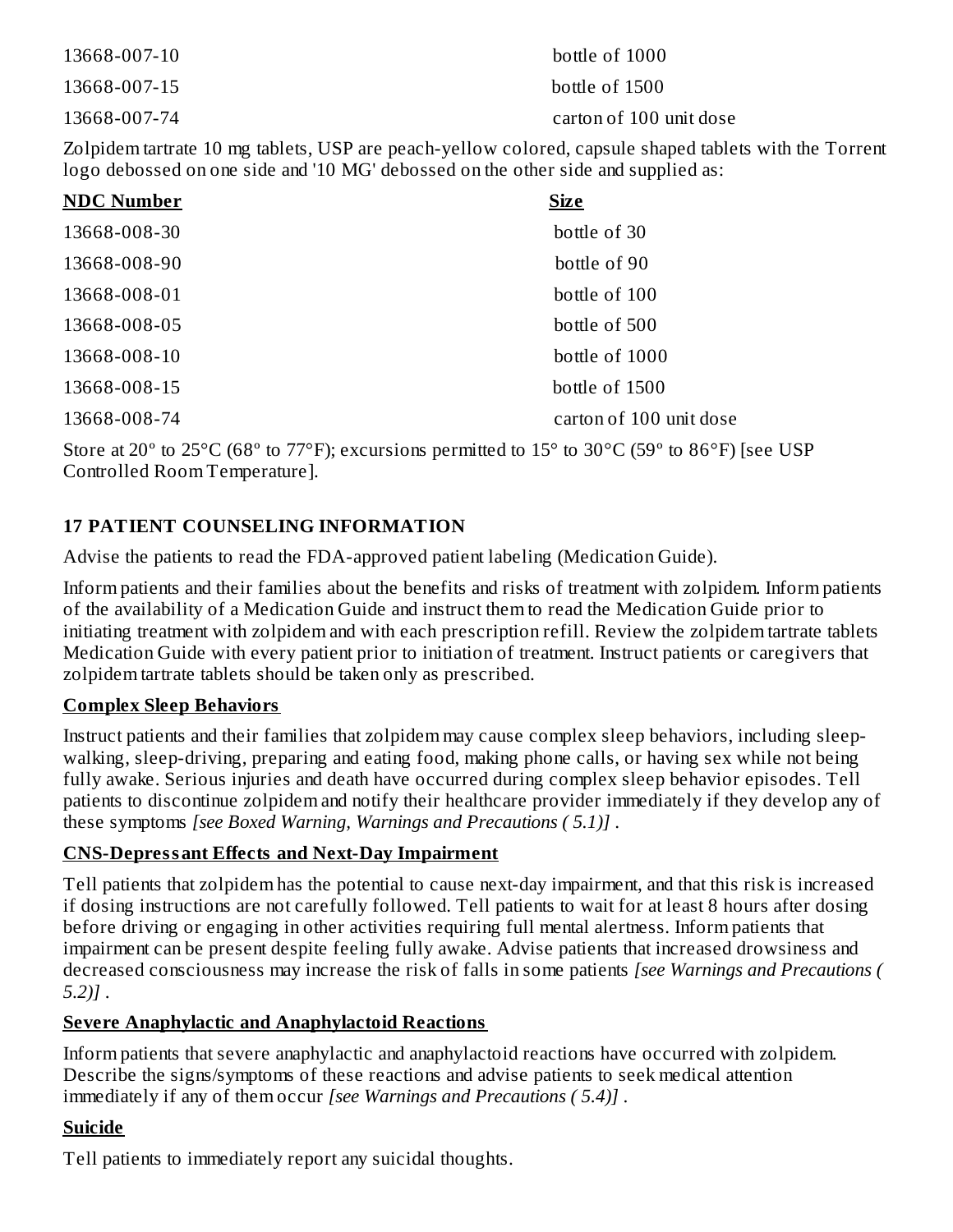#### Alcohol and Other Drugs

Ask patients about alcohol consumption, medicines they are taking, and drugs they may be taking without a prescription. Advise patients not to use zolpidem if they drank alcohol that evening or before bed.

#### **Tolerance, Abus e, and Dependence**

Tell patients not to increase the dose of zolpidem on their own, and to inform you if they believe the drug "does not work".

#### **Administration Instructions**

Patients should be counseled to take zolpidem right before they get into bed and only when they are able to stay in bed a full night (7 to 8 hours) before being active again. Zolpidem tartrate tablets should not be taken with or immediately after a meal. Advise patients NOT to take zolpidem if they drank alcohol that evening.

#### **Pregnancy**

Advise patients to notify their healthcare provider if they become pregnant or intend to become pregnant during treatment with zolpidem tartrate tablets. Advise patients that use of zolpidem tartrate tablets late in the third trimester may cause respiratory depression and sedation in neonates. Advise mothers who used zolpidem tartrate tablets during the late third trimester of pregnancy to monitor neonates for signs of sleepiness (more than usual), breathing difficulties, or limpness *[see Use in Specific Populations ( 8.1)].*

#### **Lactation**

Advise breastfeeding mothers using zolpidem tartrate tablets to monitor infants for increased sleepiness, breathing difficulties, or limpness. Instruct breastfeeding mothers to seek immediate medical care if they notice these signs. A lactating woman may consider pumping and discarding breastmilk during treatment and for 23 hours after zolpidem tartrate tablets administration to minimize drug exposure to a breastfed infant *[see Use in Specific Populations ( 8.2)]* .



**Manufactured by:**

TORRENT PHARMACEUTICALS LTD., INDIA.

#### **Manufactured for:**

TORRENT PHARMA INC., Basking Ridge, NJ 07920.

8076676 Revised September 2019

### **MEDICATION GUIDE**

### **Zolpidem Tartrate (zole-PI-dem TAR-trate) Tablets, USP C-IV**

Read the Medication Guide that comes with zolpidem tartrate tablets before you start taking it and each time you get a refill. There may be new information. This Medication Guide does not take the place of talking to your healthcare provider about your medical condition or treatment.

### **What is the most important information I should know about zolpidem tartrate tablets?**

- **Do not take more zolpidem tartrate tablets than pres cribed.**  $\bullet$
- Do not take zolpidem tartrate tablets unless you are able to stay in bed a full night (7 to 8  $\bullet$ **hours) before you must be active again.**
- **Take zolpidem tartrate tablets right before you get in bed, not sooner.** $\bullet$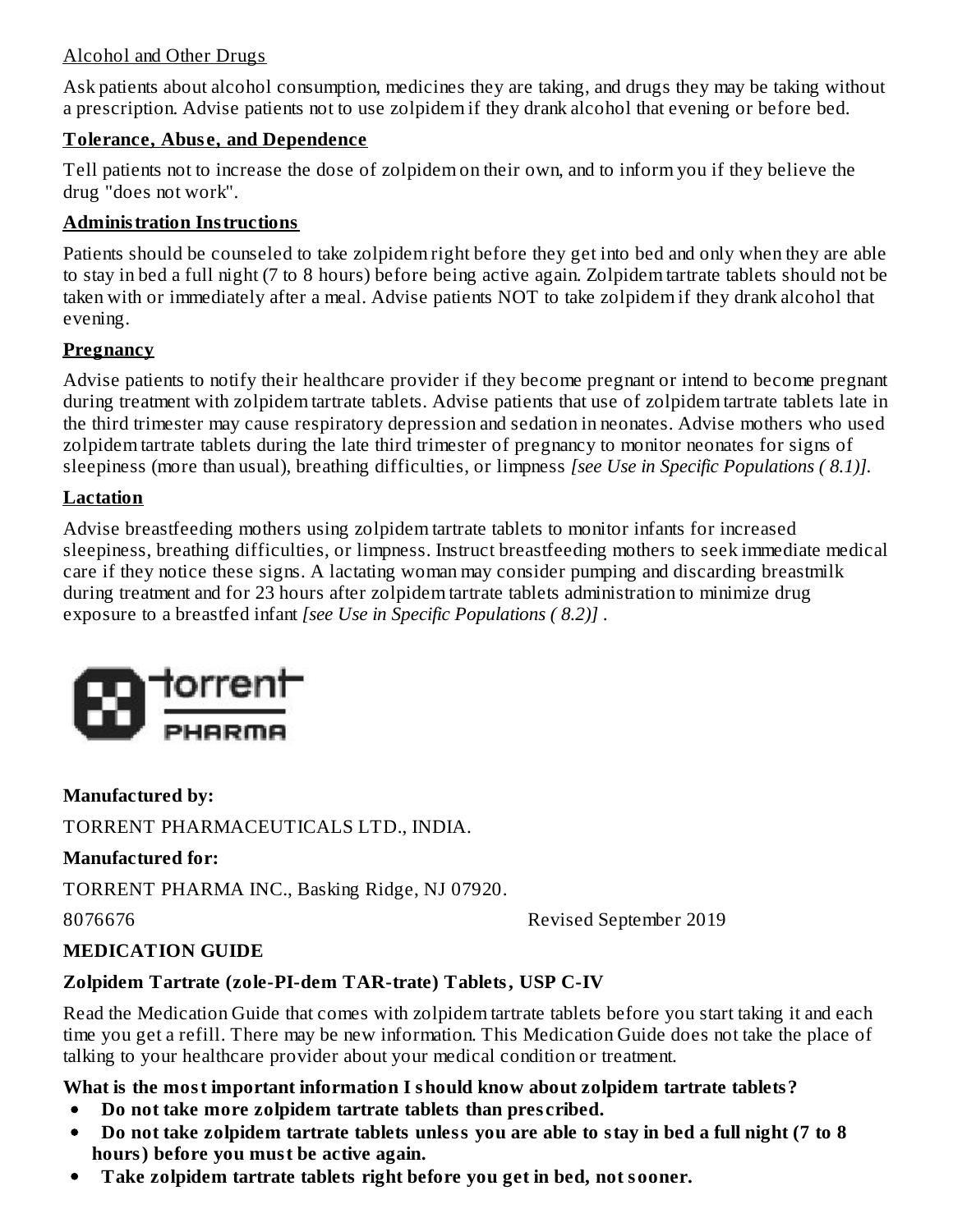#### **Zolpidem tartrate tablets may caus e s erious side effects, including:**

- **complex sleep behaviors that have caus ed s erious injury and death.** After taking zolpidem tartrate tablets, you may get up out of bed while not being fully awake and do an activity that you do not know you are doing (complex sleep behaviors). The next morning, you may not remember that you did anything during the night. These activities may occur with zolpidem tartrate tablets whether or not you drink alcohol or take other medicines that make you sleepy. Reported activities include:
- o driving a car ("sleep-driving")
- o making and eating food
- o talking on the phone
- o having sex
- o sleep-walking

#### **Stop taking zolpidem tartrate tablets and call your healthcare provider right away if you find out that you have done any of the above activities after taking zolpidem tartrate tablets.**

### **Do not take zolpidem tartrate tablets if you:**

- have ever experienced a complex sleep behavior (such as driving a car, making and eating food, talking on the phone , or having sex while not being fully awake) after taking zolpidem tartrate tablets.
- drank alcohol that evening or before bed
- took another medicine to help you sleep

## **What are zolpidem tartrate tablets?**

Zolpidem tartrate tablets are sedative-hypnotic (sleep) medicine. Zolpidem tartrate tablets are used in adults for the short-term treatment of a sleep problem called insomnia (trouble falling asleep).

Zolpidem tartrate tablets are not recommended for use in children under the age of 18 years.

Zolpidem tartrate is a federally controlled substance (C-IV) because it can be abused or lead to dependence. Keep zolpidem tartrate tablets in a safe place to prevent misuse and abuse. Selling or giving away zolpidem tartrate tablets may harm others, and is against the law. Tell your healthcare provider if you have ever abused or have been dependent on alcohol, prescription medicines or street drugs.

### **Who should not take zolpidem tartrate tablets?**

- Do not take zolpidem tartrate tablets if you are allergic to zolpidem or any other ingredients in zolpidem tartrate tablets. See the end of this Medication Guide for a complete list of ingredients in zolpidem tartrate tablets.
- Do not take zolpidem tartrate tablets if you have had an allergic reaction to drugs containing zolpidem, such as zolpidem tartrate CR tablets, Edluar, Zolpimist, or Intermezzo.

Symptoms of a serious allergic reaction to zolpidem can include:

swelling of your face, lips, and throat that may cause difficulty breathing or swallowing

## **What should I tell my healthcare provider before taking zolpidem tartrate tablets?**

#### **Zolpidem tartrate tablets may not be right for you. Before starting zolpidem tartrate tablets, tell your healthcare provider about all of your health conditions, including if you:**

- have a history of depression, mental illness, or suicidal thoughts
- have a history of drug or alcohol abuse or addiction $\bullet$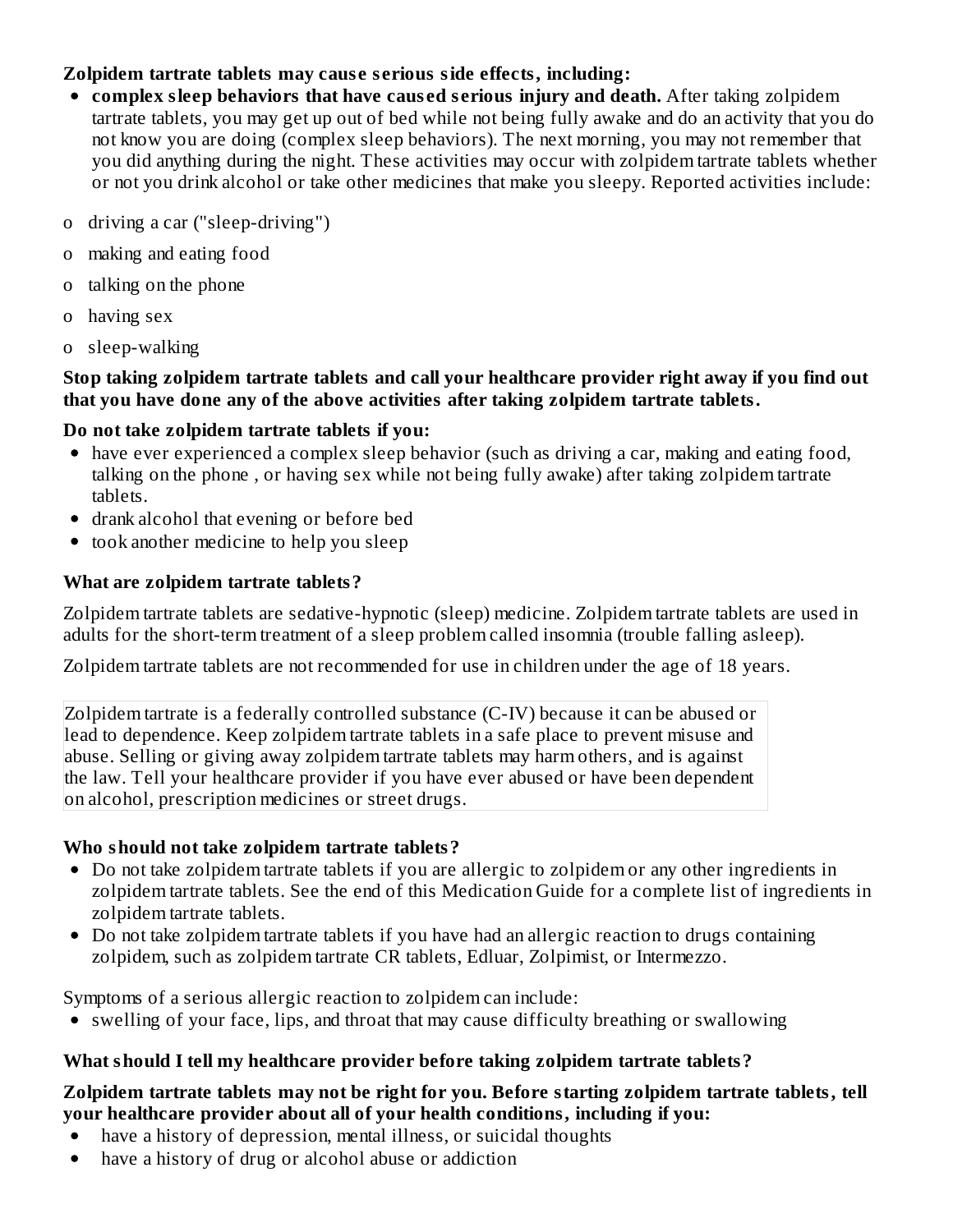- have kidney or liver disease  $\bullet$
- have a lung disease or breathing problems  $\bullet$
- are pregnant, planning to become pregnant. Talk to your healthcare provider about the risk to your unborn baby if you take zolpidem tartrate tablets.
- $\bullet$ Using zolpidem tartrate tablets in the last trimester of pregnancy may cause breathing difficulties or excess sleepiness in your newborn. Monitor for signs of sleepiness (more than usual), troublebreathing, or limpness in the newborn if zolpidem tartrate tablets is taken late in pregnancy.
- are breastfeeding or plan to breastfeed.  $\bullet$

Zolpidem tartrate tablets passes into your breast milk. Talk to your healthcare provider about the best way to feed your baby while you take zolpidem tartrate tablets.

**Tell your healthcare provider about all of the medicines you take**, including prescription and nonprescription medicines, vitamins and herbal supplements.

Medicines can interact with each other, sometimes causing serious side effects. **Do not take zolpidem tartrate tablets with other medicines that can make you sleepy unless your healthcare provider tells you to.**

Know the medicines you take. Keep a list of your medicines with you to show your healthcare provider and pharmacist each time you get a new medicine.

### **How should I take zolpidem tartrate tablets?**

- See **"What is the most important information I should know about zolpidem tartrate**  $\bullet$ **tablets?"**
- Take zolpidem tartrate tablets exactly as prescribed. Only take 1 zolpidem tartrate tablet a night if  $\bullet$ needed.
- Do not take zolpidem tartrate tablets if you drank alcohol that evening or before bed.  $\bullet$
- You should not take zolpidem tartrate tablets with or right after a meal. Zolpidem tartrate tablets  $\bullet$ may help you fall asleep faster if you take it on an empty stomach.
- Call your healthcare provider if your insomnia worsens or is not better within 7 to 10 days. This  $\bullet$ may mean that there is another condition causing your sleep problem.
- If you take too much zolpidem tartrate tablets or overdose, get emergency treatment.  $\bullet$

#### **What are the possible side effects of zolpidem tartrate tablets?**

#### **Zolpidem tartrate tablets may caus e s erious side effects, including:**

- $\bullet$ getting out of bed while not being fully awake and do an activity that you do not know you are **doing.** See " **What is the most important information I should know about zolpidem tartrate tablets?** "
- **abnormal thoughts and behavior.** Symptoms include more outgoing or aggressive behavior than  $\bullet$ normal, confusion, agitation, hallucinations, worsening of depression, and suicidal thoughts or actions.
- **memory loss**
- **anxiety**
- **s evere allergic reactions.** Symptoms include swelling of the tongue or throat, and trouble  $\bullet$ breathing. Get emergency medical help if you get these symptoms after taking zolpidem tartrate tablets.

#### **Call your healthcare provider right away if you have any of the above side effects or any other side effects that worry you while using zolpidem tartrate tablets.**

**The most common side effects of zolpidem tartrate tablets are:**

- drowsiness  $\bullet$
- dizziness $\bullet$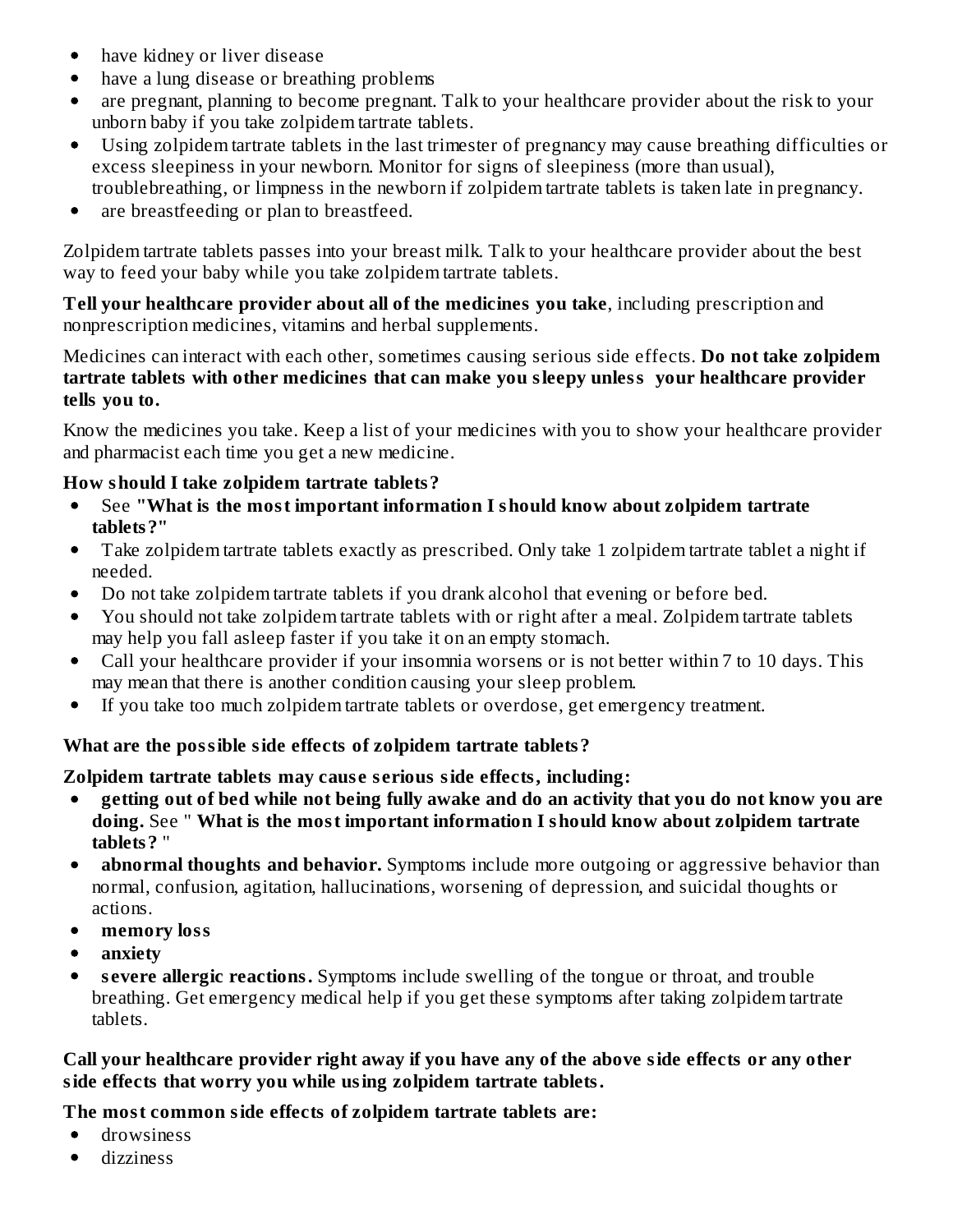- diarrhea
- grogginess or feeling as if you have been drugged

### **After you stop taking a sleep medicine,** you may have symptoms for 1 to 2 days such as:

- trouble sleeping
- nausea
- flushing
- lightheadedness
- uncontrolled crying
- vomiting
- stomach cramps
- panic attack
- nervousness
- stomach area pain

These are not all the side effects of zolpidem tartrate tablets. Ask your healthcare provider or pharmacist for more information.

Call your doctor for medical advice about side effects. You may report side effects to FDA at 1–800– FDA–1088.

## **How should I store zolpidem tartrate tablets?**

Store at 20° to 25°C (68° to 77°F); excursions permitted to 15° to 30°C (59° to 86°F) [see USP  $\bullet$ Controlled Room Temperature].

## **Keep zolpidem tartrate tablets and all medicines out of reach of children.**

## **General Information about the safe and effective us e of zolpidem tartrate tablets**

Medicines are sometimes prescribed for purposes other than those listed in a Medication Guide. Do not use zolpidem tartrate tablets for a condition for which it was not prescribed. Do not share zolpidem tartrate tablets with other people, even if they have the same symptoms that you have. It may harm them and it is against the law.

This Medication Guide summarizes the most important information about zolpidem tartrate tablets. If you would like more information, talk with your healthcare provider. You can ask your healthcare provider or pharmacist for information about zolpidem tartrate tablets that are written for healthcare professionals.

For more information, call 1-800-912-9561.

# **What are the ingredients in zolpidem tartrate tablets?**

# **Active Ingredient:** Zolpidem tartrate, USP

**Inactive Ingredients:** hypromellose, lactose monohydrate, microcrystalline cellulose, magnesium stearate, polyethylene glycol, sodium starch glycolate, titanium dioxide and ferric oxide red; the 10 mg tablet also contains ferric oxide yellow.

This Medication Guide has been approved by the U.S. Food and Drug Administration.

### **Trademarks are the property of their respective owners.**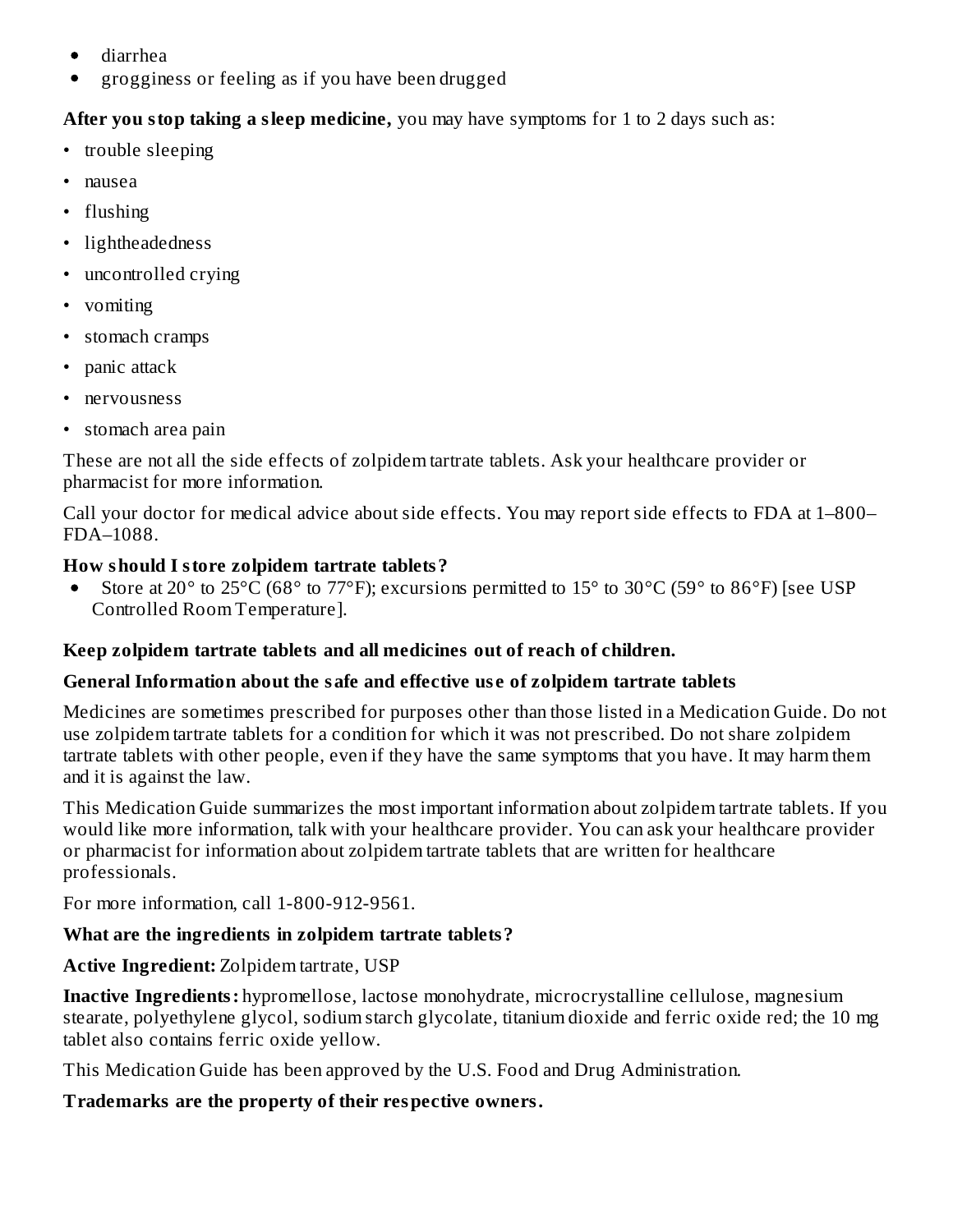

### **Manufactured by:**

TORRENT PHARMACEUTICALS LTD., INDIA.

**Manufactured for**

TORRENT PHARMA INC., Basking Ridge, NJ 07920.

8076677 Revised September 2019

#### **PRINCIPAL DISPLAY PANEL**

### **PRINCIPAL DISPLAY PANEL – 5 mg: (Indrad site)**



### **PRINCIPAL DISPLAY PANEL – 10 mg: (Indrad site)**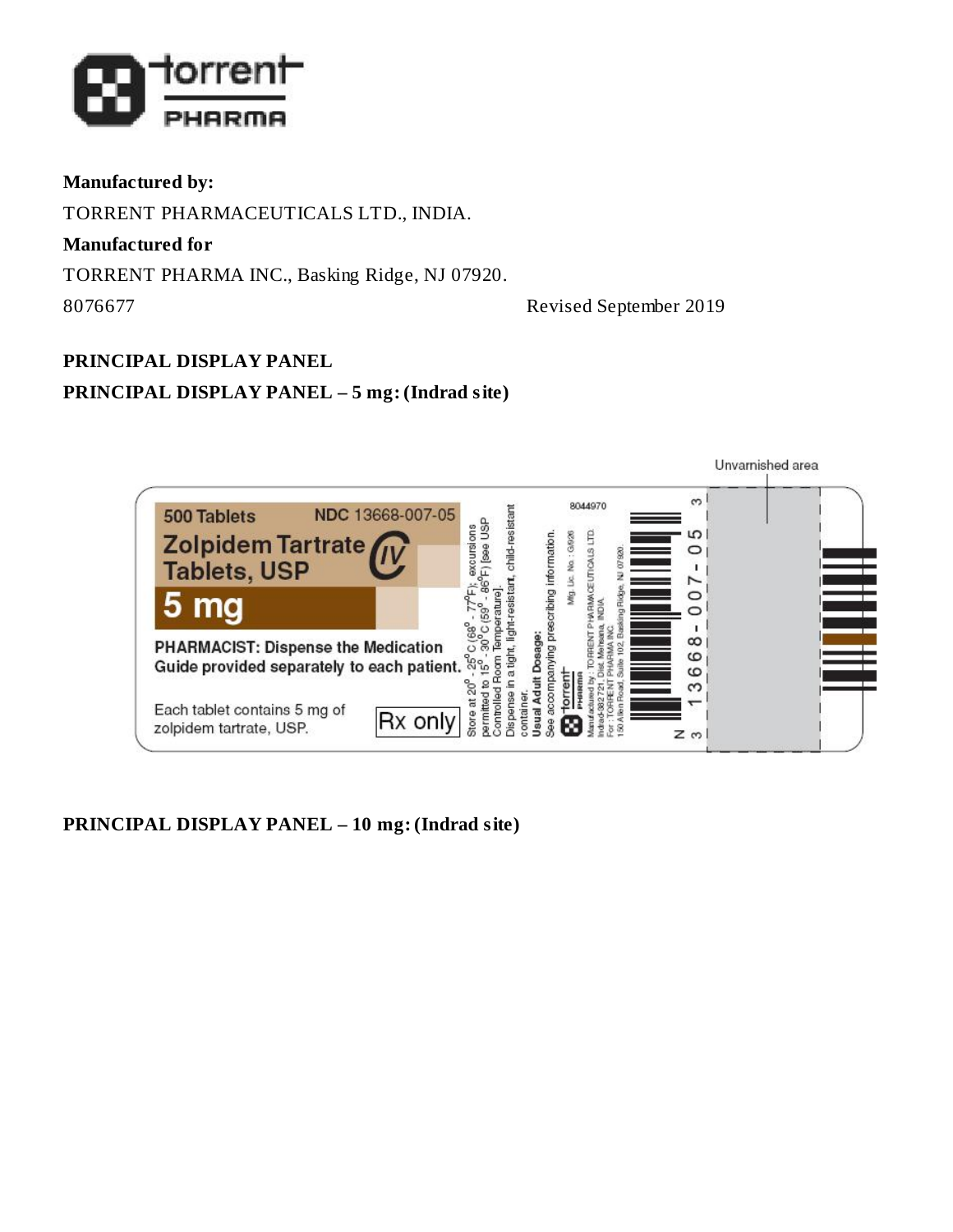

#### **PRINCIPAL DISPLAY PANEL – 5 mg: (Bharuch site)**



**PRINCIPAL DISPLAY PANEL – 10 mg: (Bharuch site)**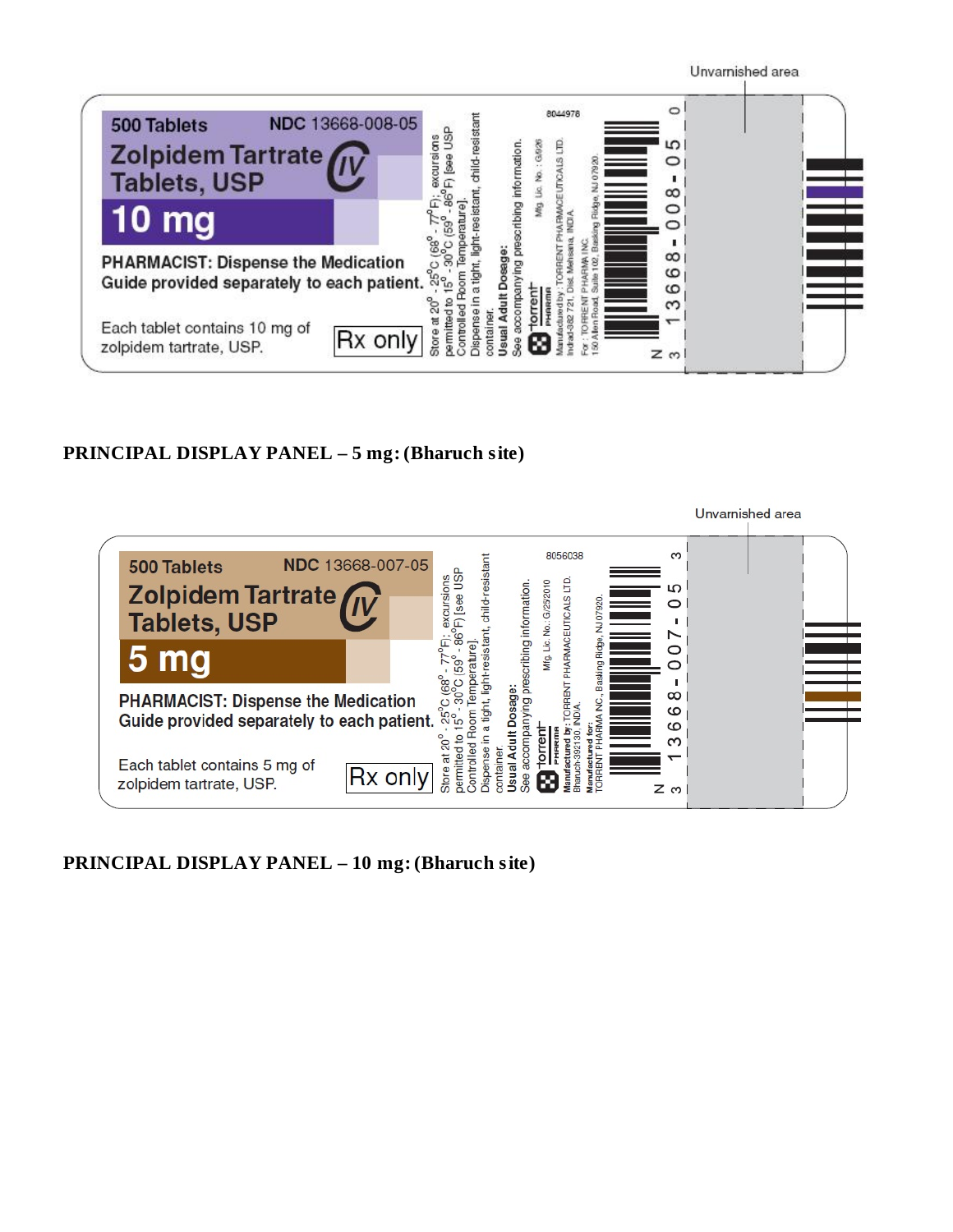Unvarnished area



| <b>ZOLPIDEM TARTRATE</b>               |                                                                   |                                                                   |              |                     |                          |  |                                |                                           |
|----------------------------------------|-------------------------------------------------------------------|-------------------------------------------------------------------|--------------|---------------------|--------------------------|--|--------------------------------|-------------------------------------------|
| zolpidem tartrate tablet               |                                                                   |                                                                   |              |                     |                          |  |                                |                                           |
|                                        |                                                                   |                                                                   |              |                     |                          |  |                                |                                           |
| <b>Product Information</b>             |                                                                   |                                                                   |              |                     |                          |  |                                |                                           |
| Product Type                           |                                                                   | HUMAN PRESCRIPTION DRUG                                           |              | Item Code (Source)  |                          |  |                                | NDC:13668-007                             |
| <b>Route of Administration</b>         |                                                                   | ORAL                                                              |              | <b>DEA Schedule</b> |                          |  | CIV                            |                                           |
|                                        |                                                                   |                                                                   |              |                     |                          |  |                                |                                           |
|                                        |                                                                   |                                                                   |              |                     |                          |  |                                |                                           |
| <b>Active Ingredient/Active Moiety</b> |                                                                   |                                                                   |              |                     |                          |  |                                |                                           |
|                                        |                                                                   | <b>Ingredient Name</b>                                            |              |                     | <b>Basis of Strength</b> |  |                                | Strength                                  |
|                                        |                                                                   | ZOLPIDEM TARTRATE (UNII: WY6W63843K) (ZOLPIDEM - UNII:7K383OQI23) |              |                     | <b>ZOLPIDEM TARTRATE</b> |  |                                | 5 <sub>mg</sub>                           |
|                                        |                                                                   |                                                                   |              |                     |                          |  |                                |                                           |
|                                        |                                                                   |                                                                   |              |                     |                          |  |                                |                                           |
| <b>Inactive Ingredients</b>            |                                                                   |                                                                   |              |                     |                          |  |                                |                                           |
|                                        |                                                                   | <b>Ingredient Name</b>                                            |              |                     |                          |  |                                | Strength                                  |
| FERRIC OXIDE RED (UNII: 1K09F3G675)    |                                                                   |                                                                   |              |                     |                          |  |                                |                                           |
|                                        |                                                                   |                                                                   |              |                     |                          |  |                                |                                           |
| <b>Product Characteristics</b>         |                                                                   |                                                                   |              |                     |                          |  |                                |                                           |
| Color                                  | red (Red)                                                         |                                                                   | <b>Score</b> |                     |                          |  |                                |                                           |
| <b>Shape</b>                           | CAPSULE (Capsule)                                                 |                                                                   | <b>Size</b>  |                     |                          |  | no score<br>$10 \,\mathrm{mm}$ |                                           |
| <b>Flavor</b>                          |                                                                   |                                                                   |              | <b>Imprint Code</b> |                          |  | 5MG                            |                                           |
| <b>Contains</b>                        |                                                                   |                                                                   |              |                     |                          |  |                                |                                           |
|                                        |                                                                   |                                                                   |              |                     |                          |  |                                |                                           |
|                                        |                                                                   |                                                                   |              |                     |                          |  |                                |                                           |
| <b>Packaging</b>                       |                                                                   |                                                                   |              |                     |                          |  |                                |                                           |
| <b>Item Code</b><br>#                  |                                                                   | <b>Package Description</b>                                        |              |                     |                          |  |                                | Marketing Start Date   Marketing End Date |
| 1   NDC:13668-007-15                   |                                                                   | 1500 in 1 BOTTLE; Type 0: Not a Combination Product               |              | 09/05/2007          |                          |  |                                |                                           |
| 2   NDC:13668-007-01                   |                                                                   | 100 in 1 BOTTLE; Type 0: Not a Combination Product                |              | 09/05/2007          |                          |  |                                |                                           |
| 3 NDC:13668-007-90                     |                                                                   | 90 in 1 BOTTLE; Type 0: Not a Combination Product                 |              | 09/05/2007          |                          |  |                                |                                           |
| 4   NDC:13668-007-10                   | 1000 in 1 BOTTLE; Type 0: Not a Combination Product<br>09/05/2007 |                                                                   |              |                     |                          |  |                                |                                           |
|                                        |                                                                   |                                                                   |              |                     |                          |  |                                |                                           |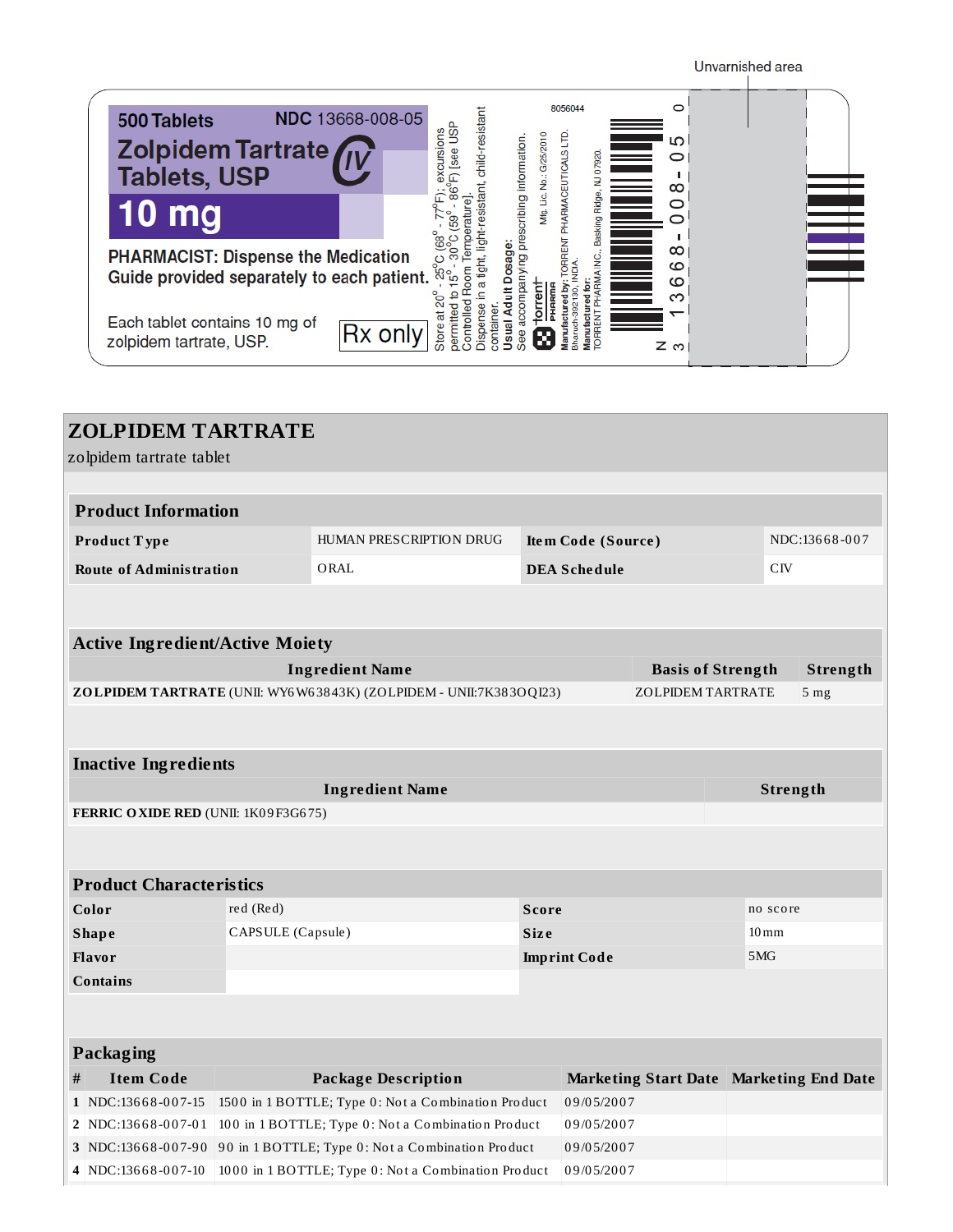|                                        |                       | 5 NDC:13668-007-30 30 in 1 BOTTLE; Type 0: Not a Combination Product  |              | 09/05/2007          |                                         |                    |                           |
|----------------------------------------|-----------------------|-----------------------------------------------------------------------|--------------|---------------------|-----------------------------------------|--------------------|---------------------------|
| 6 NDC:13668-007-74                     |                       | 100 in 1 CARTON; Type 0: Not a Combination Product                    |              | 09/05/2007          |                                         |                    |                           |
|                                        |                       | 7 NDC:13668-007-05 500 in 1 BOTTLE; Type 0: Not a Combination Product |              | 09/05/2007          |                                         |                    |                           |
|                                        |                       |                                                                       |              |                     |                                         |                    |                           |
|                                        |                       |                                                                       |              |                     |                                         |                    |                           |
| <b>Marketing Information</b>           |                       |                                                                       |              |                     |                                         |                    |                           |
|                                        |                       |                                                                       |              |                     |                                         |                    |                           |
| <b>Marketing Category</b>              |                       | <b>Application Number or Monograph Citation</b>                       |              |                     | <b>Marketing Start Date</b>             |                    | <b>Marketing End Date</b> |
| <b>ANDA</b>                            | ANDA077903            |                                                                       |              | 09/05/2007          |                                         |                    |                           |
|                                        |                       |                                                                       |              |                     |                                         |                    |                           |
|                                        |                       |                                                                       |              |                     |                                         |                    |                           |
| <b>ZOLPIDEM TARTRATE</b>               |                       |                                                                       |              |                     |                                         |                    |                           |
| zolpidem tartrate tablet               |                       |                                                                       |              |                     |                                         |                    |                           |
|                                        |                       |                                                                       |              |                     |                                         |                    |                           |
| <b>Product Information</b>             |                       |                                                                       |              |                     |                                         |                    |                           |
| Product Type                           |                       | HUMAN PRESCRIPTION DRUG                                               |              | Item Code (Source)  |                                         |                    | NDC:13668-008             |
| <b>Route of Administration</b>         |                       | ORAL                                                                  |              | <b>DEA Schedule</b> |                                         | C <sub>IV</sub>    |                           |
|                                        |                       |                                                                       |              |                     |                                         |                    |                           |
|                                        |                       |                                                                       |              |                     |                                         |                    |                           |
|                                        |                       |                                                                       |              |                     |                                         |                    |                           |
| <b>Active Ingredient/Active Moiety</b> |                       |                                                                       |              |                     |                                         |                    |                           |
|                                        |                       | <b>Ingredient Name</b>                                                |              |                     | <b>Basis of Strength</b>                |                    | Strength                  |
|                                        |                       | ZOLPIDEM TARTRATE (UNII: WY6W63843K) (ZOLPIDEM - UNII:7K383OQI23)     |              |                     | <b>ZOLPIDEM TARTRATE</b>                |                    | $10$ mg                   |
|                                        |                       |                                                                       |              |                     |                                         |                    |                           |
|                                        |                       |                                                                       |              |                     |                                         |                    |                           |
|                                        |                       |                                                                       |              |                     |                                         |                    |                           |
| <b>Inactive Ingredients</b>            |                       |                                                                       |              |                     |                                         |                    |                           |
|                                        |                       | <b>Ingredient Name</b>                                                |              |                     |                                         |                    | Strength                  |
| FERRIC OXIDE RED (UNII: 1K09F3G675)    |                       |                                                                       |              |                     |                                         |                    |                           |
|                                        |                       |                                                                       |              |                     |                                         |                    |                           |
|                                        |                       |                                                                       |              |                     |                                         |                    |                           |
| <b>Product Characteristics</b>         |                       |                                                                       |              |                     |                                         |                    |                           |
| Color                                  | yellow (peach-yellow) |                                                                       | <b>Score</b> |                     |                                         | no score           |                           |
| <b>Shape</b>                           | CAPSULE (Capsule)     |                                                                       | Size         |                     |                                         | $10 \,\mathrm{mm}$ |                           |
| Flavor                                 |                       |                                                                       |              | <b>Imprint Code</b> |                                         | 10 MG              |                           |
| <b>Contains</b>                        |                       |                                                                       |              |                     |                                         |                    |                           |
|                                        |                       |                                                                       |              |                     |                                         |                    |                           |
|                                        |                       |                                                                       |              |                     |                                         |                    |                           |
| <b>Packaging</b>                       |                       |                                                                       |              |                     |                                         |                    |                           |
| <b>Item Code</b><br>#                  |                       | <b>Package Description</b>                                            |              |                     | Marketing Start Date Marketing End Date |                    |                           |
| 1 NDC:13668-008-90                     |                       | 90 in 1 BOTTLE; Type 0: Not a Combination Product                     |              | 09/05/2007          |                                         |                    |                           |
| 2 NDC:13668-008-05                     |                       | 500 in 1 BOTTLE; Type 0: Not a Combination Product                    |              | 09/05/2007          |                                         |                    |                           |
| 3 NDC:13668-008-01                     |                       | 100 in 1 BOTTLE; Type 0: Not a Combination Product                    |              | 09/05/2007          |                                         |                    |                           |
| 4 NDC:13668-008-10                     |                       | 1000 in 1 BOTTLE; Type 0: Not a Combination Product                   |              | 09/05/2007          |                                         |                    |                           |
| 5 NDC:13668-008-30                     |                       | 30 in 1 BOTTLE; Type 0: Not a Combination Product                     |              | 09/05/2007          |                                         |                    |                           |
| 6 NDC:13668-008-15                     |                       | 1500 in 1 BOTTLE; Type 0: Not a Combination Product                   |              | 09/05/2007          |                                         |                    |                           |
| 7 NDC:13668-008-74                     |                       | 100 in 1 CARTON; Type 0: Not a Combination Product                    |              | 09/05/2007          |                                         |                    |                           |
|                                        |                       |                                                                       |              |                     |                                         |                    |                           |